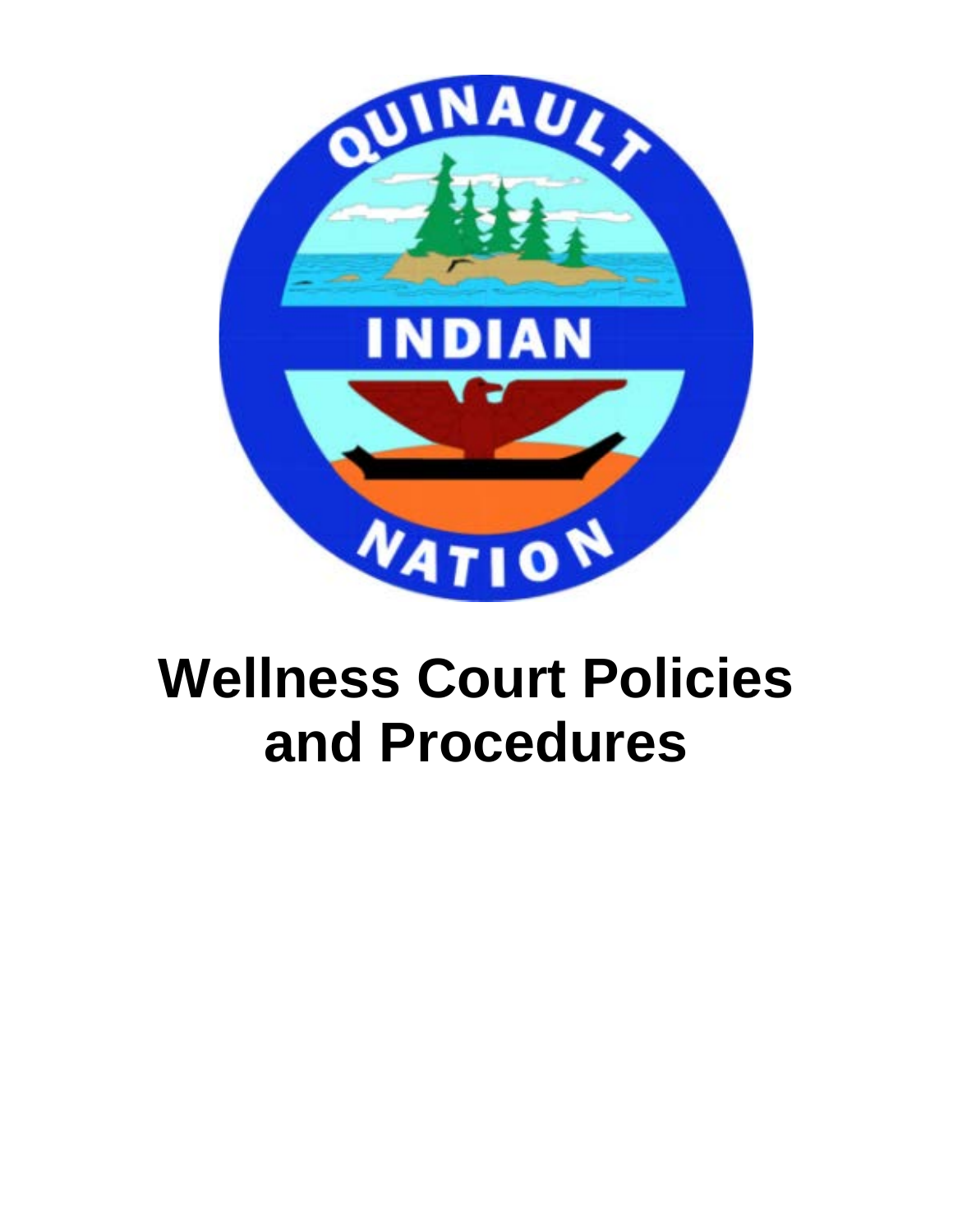#### **Table of Contents**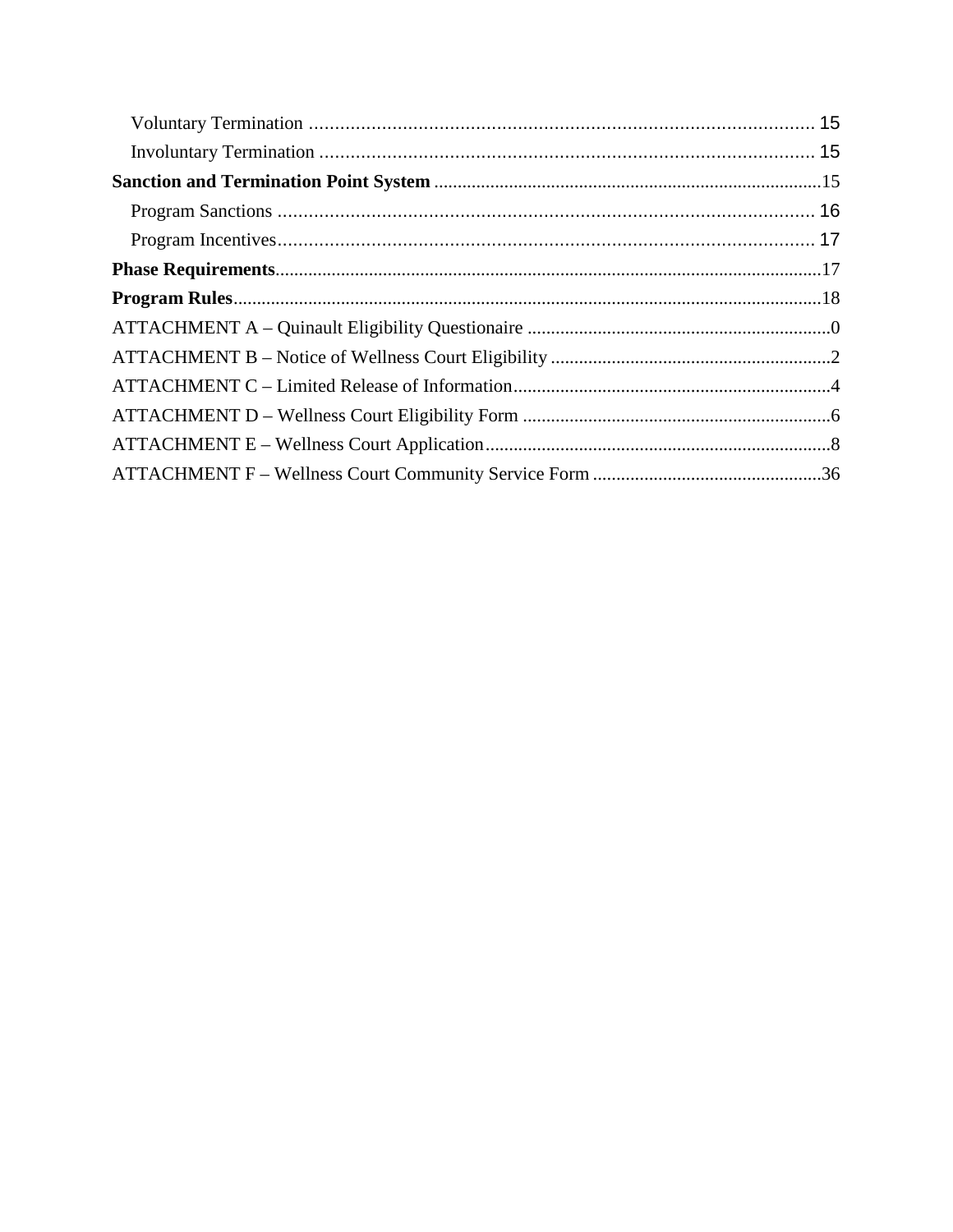## **Adoption of Policies and Procedures**

<span id="page-3-0"></span>These rules are adopted pursuant to the powers of the Quinault Business Committee, as enunciated in the Quinault Constitution, Title 5 § 5.04.070, and Quinault Business Committee Resolution # 12-41-91.

## **Mission Statement**

<span id="page-3-1"></span>The purpose of the Quinault Wellness Court Program is twofold. First, to create partnerships among service providers and community resources to effectively address the behavioral health needs of court-involved substance abusing young adults, and adults; thereby creating a safer and healthier community.

Second, to assist tribal members in overcoming drug and alcohol problems by providing coordinated, court supervised therapeutic programs designed to help individual participants get free of drugs and alcohol and reconnect with family and the Quinault community.

#### **Respect For Quinault Culture and Tradition**

<span id="page-3-2"></span>Out of respect for Quinault custom and tradition, the Wellness Court will interpret all Policies and Procedures in light of the unique cultural and historical traditions of the peoples of the Quinault Nation and in the interest of justice and fairness.

## **Purpose**

<span id="page-3-3"></span>The Wellness Court program seeks to reduce alcohol and other drug abuse and recidivism among nonviolent offenders who come before the tribal court. To accomplish this, intense judicial intervention and supervision is used. The program will include but is not limited to:

- Completing intake assessments;
- Combining the information obtained during the intake and assessment process with decisions made in the case;
- Coordinating between the court, the treatment community, the educational institutions and other community agencies. All will respond, as needed, to the needs of the participant, his/her family and the court;
- Providing active and continuous judicial supervision of a participant's progress in the various program components;
- Using incentives to recognize a participant's progress in his/her treatment and using sanctions for noncompliance;
- Focusing on the overall functioning of the participant throughout the Wellness Court program, in order to encourage and teach positive decision-making as a part of a healthy lifestyle;
- Reducing recidivism by developing individualized treatment plans and monitoring a participant's progress while in the program; and
- Using family supporting systems to encourage personal accountability.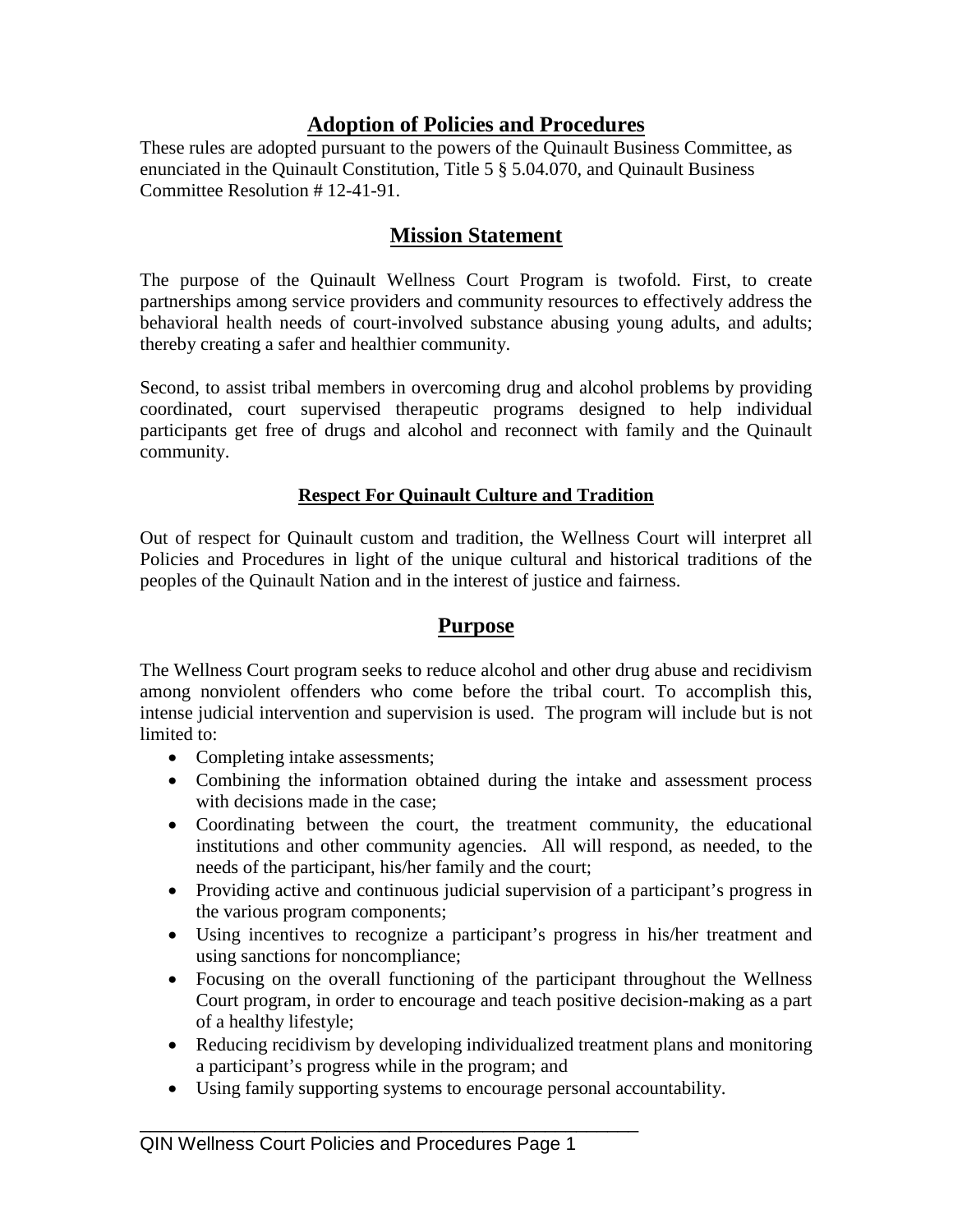## **Eligibility Criteria**

#### <span id="page-4-1"></span><span id="page-4-0"></span>Qualifying Criteria

To be eligible for the Quinault Wellness Court, the proposed applicant must meet the following criteria:

- Resident of Quinault Indian Nation<sup>[1](#page-0-0)</sup>
- A member of the Quinault Indian Nation or is Native American<sup>[2](#page-4-4)</sup>
- The applicant must be drug or alcohol addicted
- The applicant must be charged in the Quinault Tribal Court, have a desire AND be motivated to change their life. If the charge is not alcohol or drug related, there must be evidence that alcohol or drug use was an underlying factor in the crime.

#### <span id="page-4-2"></span>Disqualifying Criteria

The following will disqualify the prospective participant: (an applicant's criminal history may exclude an applicant from participation in the program).

- The current offense of sale, manufacture or delivery of a controlled substance or marijuana; or the current offense of intent to sale, manufacture, or deliver a controlled substance or marijuana
- Violent offenders, as defined by federal law
- A pattern of domestic violence. A participant is disqualified if the applicant has four (4) or more convictions of domestic violence offenses in the in the past ten (10) years)
- Evidence that the defendant targeted vulnerable victims (such as elders or children)
- Sex offenses, either as the current offense or as part of the participant's criminal history
- Any other criminal history that a majority of the Wellness Court Committee determines to be grounds to disqualify a participant
- Previous participation in the Quinault Wellness Court Program; a participant is disqualified if the applicant has been admitted more than one time within the previous 5 years.
- The applicant must not have a current mental health issue that would interfere with treatment and/or strict supervision.

## **Confidentiality**

<span id="page-4-3"></span>The Quinault Wellness Court proceedings shall be kept confidential unless otherwise ordered by the Court. No information disclosed shall be the basis for prosecution of new

\_\_\_\_\_\_\_\_\_\_\_\_\_\_\_\_\_\_\_\_\_\_\_\_\_\_\_\_\_\_\_\_\_\_\_\_\_\_\_\_\_\_\_\_\_\_\_\_

<sup>&</sup>lt;sup>1</sup> "Resident" means established residence for a minimum period of 6 months and intent to permanently reside within the Nation.

<span id="page-4-4"></span><sup>&</sup>lt;sup>2</sup> "Native American" means enrolled or eligible for enrollment in a federally recognized Indian tribe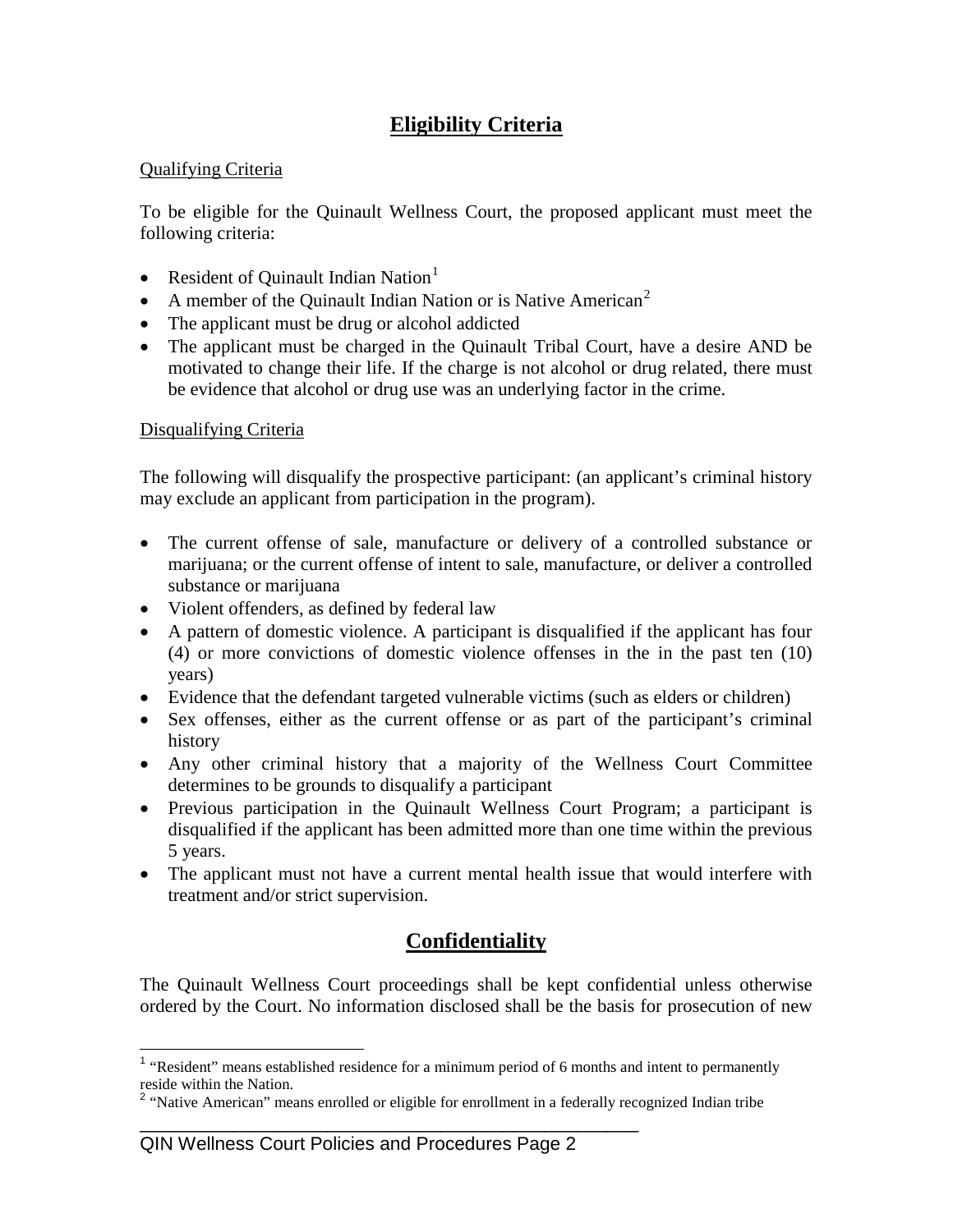crimes and no participant shall be required to testify to any information discussed or disclosed during Wellness Court hearings. Participants, once accepted, will be asked to sign a waiver authorizing the transfer of information among Wellness Court participating agencies and court-approved observers.

## **Committee Structure**

<span id="page-5-0"></span>The Wellness Court Committee may be made up of the following representatives:

- Judge
- Wellness Court Coordinator
- Court Case Manager
- Probation Officer
- Tribal Prosecutor or an Assistant Attorney General
- Public Defender
- An officer/representative of the Quinault Indian Nation Police Department
- A representative of the Education Department
- Job Training Manager
- A representative from Quinault Indian Nation Family Services
- A representative from Quinault Indian Nation Chemical Dependency Program
- A representative from Quinault Indian Nation Behavioral Health Program
- At least one community member
- At least one tribal elder
- Tribal Council member

Appropriate committee members will prepare and submit compliance reports to the Wellness Court Coordinator addressing their contact or lack of contact with the participants. The Wellness Court committee will meet once a week to monitor and assess compliance and progress concerning each of the program's participants. Attendance at the weekly committee meetings is mandatory. If a committee member is unable to attend the meeting, he or she must send an alternate representative or provide a written report to the Coordinator prior to the meeting. All Committee members and alternates are invited to attend the weekly Adult Wellness Court hearings. Additionally, the committee may be required to prepare wellness plans for use in sentencing hearings at the request of the prosecutor and/or the Court.

## **Individual Team Members' Roles and Responsibilities**

## <span id="page-5-2"></span><span id="page-5-1"></span>*The Wellness Court Judge and Staff*

The judge is the key leader for the Wellness Court Program. The Judge will explain the defendant's legal rights and options and the program requirements at the defendant's first court appearance. Upon entrance into the program, the participant is subject to intensive judicial supervision, treatment program requirements and drug testing.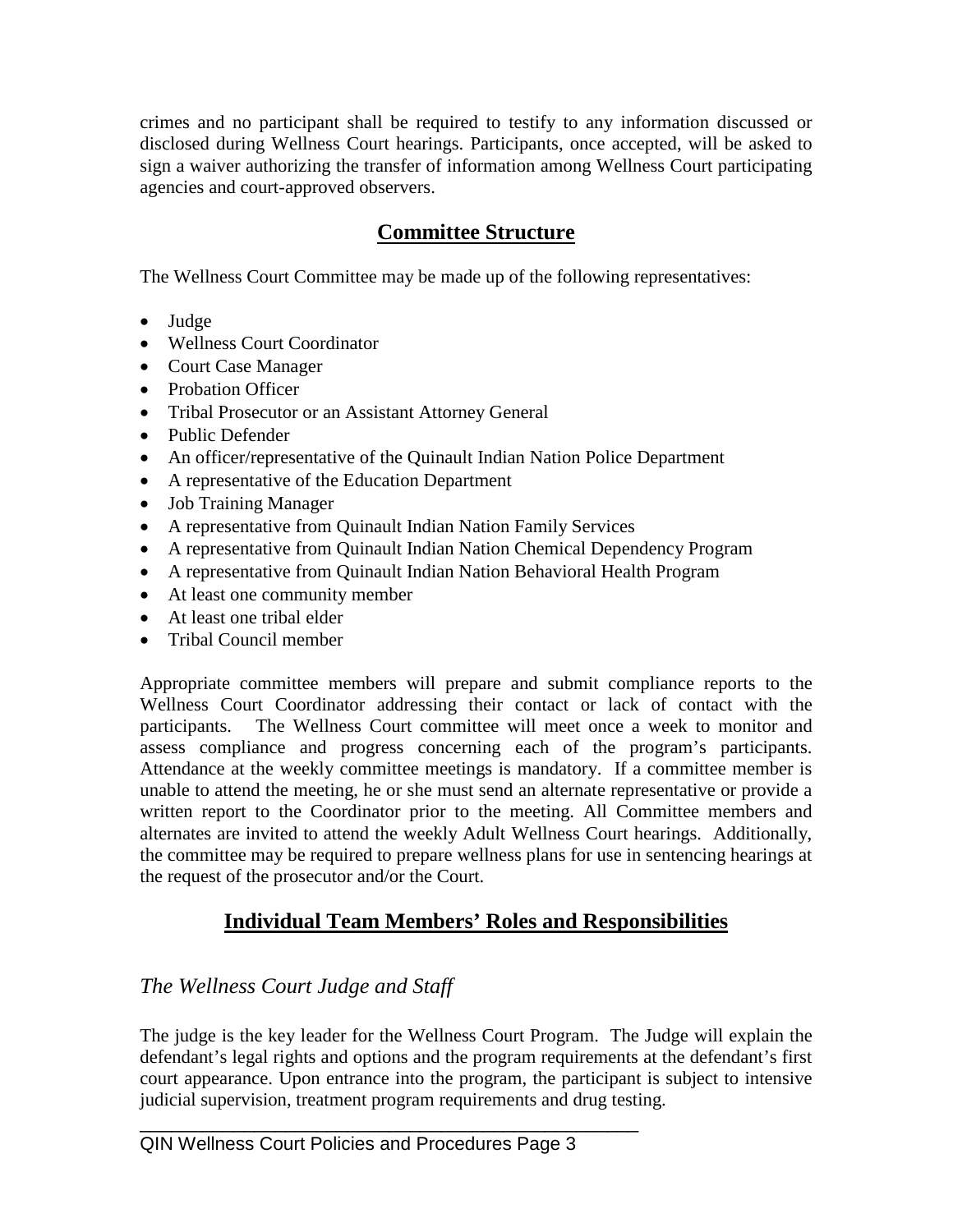The judge not only oversees the program participant's performance and progress, but must also bring together all of the "parts" of the program, those within the criminal justice system as well as those associated with community, educational, public health, mental health and other resources needed to support the participant's progress.

The Court will convene weekly to review the status of all participants involved in the program. The weekly status reviews are to monitor the accountability of the participant, the wellness court staff and other tribal court program services. The judge shall supervise and re-enforce treatment by reviewing the reports from the treatment providers and input from each participant and will use various incentives, both positive and negative, to encourage compliance with the treatment program. The Court will forward all court ordered release conditions to the Wellness Committee. The Program Coordinator or committee chair will delegate court orders to appropriate individuals for monitoring purposes, i.e. curfew requirements to police, job or school attendance and performance to Career Development or education, intake/treatment program requirements to Quinault Chemical Dependency, drug/alcohol testing to probation, etc.

### <span id="page-6-0"></span>*Wellness Court Coordinator*

The Wellness Court Coordinator will be primarily responsible for facilitating a participant's entry into the Wellness Court program and monitoring his or her progress throughout the program. The Wellness Court Coordinator will also schedule and facilitate the Wellness Court weekly meetings and conduct necessary follow-up; maintain data collection for statistical reporting and will enter data into and maintain the administrative records related to the Adult Wellness Court Program. The Wellness Court Coordinator will assist in developing and revising program policies and procedures, program brochures and client workbooks and will provide administrative support to ensure collaboration between the Wellness Court committee, provider agencies and community organizations and program participants. The Wellness Court Coordinator will also conduct public presentations to promote awareness and education of the Wellness Court programs and will act as a liaison with Federal, State and Tribal representatives, as necessary. The Wellness Court Coordinator will also research and identify funding sources to maintain and/or enhance the program.

#### <span id="page-6-1"></span>*Court Case Manager/Probation Services*

The Court Case Manager/Probation Officer will conduct weekly random alcohol and drug testing, home, work and school site visits, and facilitate group sessions for Wellness Court. Maintain case files and data collection for statistical reporting, monitor counseling, rehabilitation, education and employment of juveniles, adults and families involved in the Wellness Court process. Attend weekly staffings and court hearings, prepare weekly status reports and conduct necessary follow up; confer with representatives of the court and resource agencies. The case manager will also assist with a participant's entry into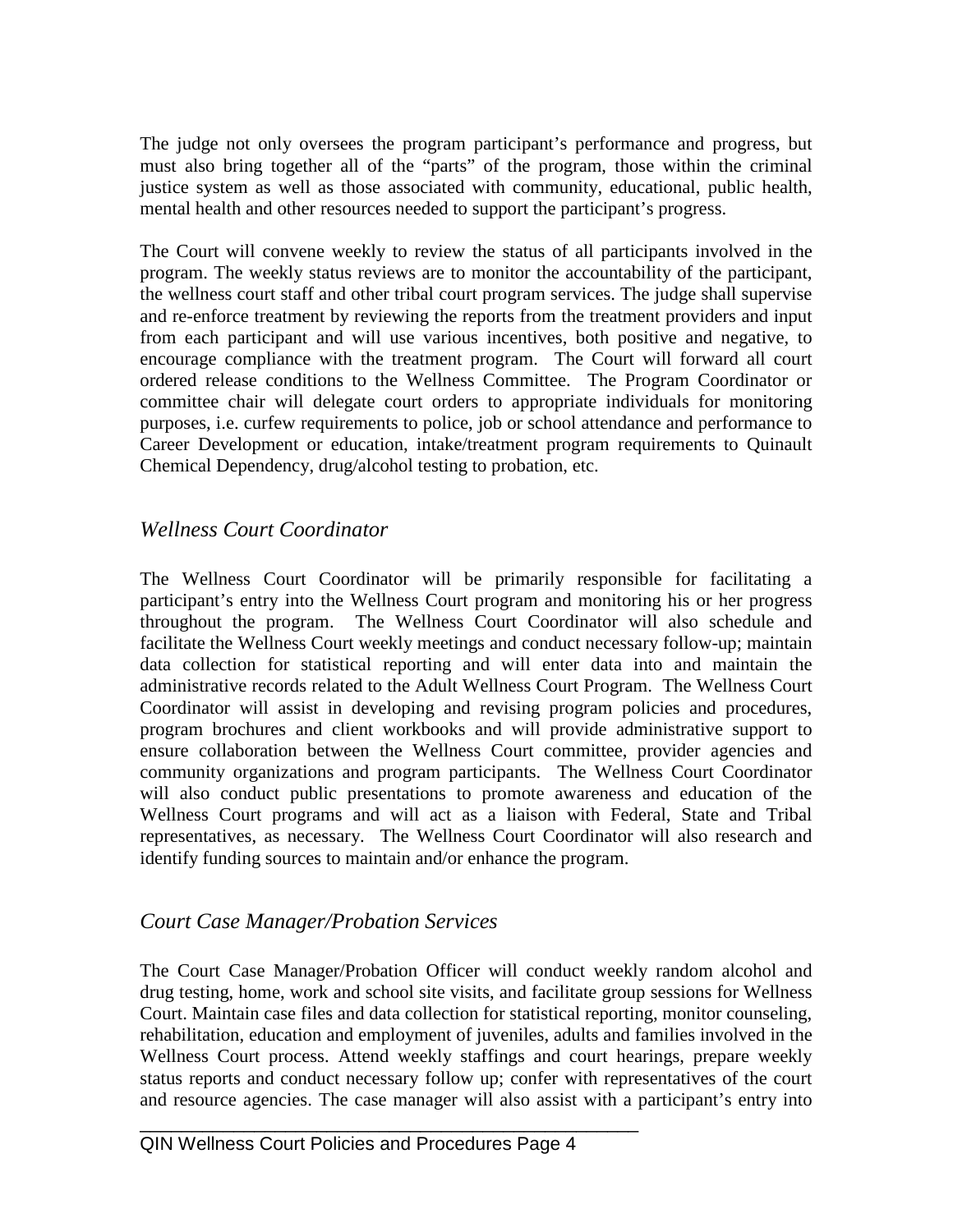the Wellness Court program. The Court Case Manager will be the liaison with judicial personnel, Wellness Court Committee members, community members, and community organizations to enhance the Wellness Court and for the benefit of its participants.

The case manager/probation officer will monitor and report the participant's compliance and noncompliance with the Wellness Court Program. The probation officer's responsibilities will include, but are not limited to the following: Being a liaison between the Tribal Court, the Wellness Court Committee and the participant; conducting pre- and post-intake interviews with the participants to ensure terms and conditions of the court order are understood; monitoring the status of the assigned participant by conducting unannounced visits to school, work and home; arranging random drug/alcohol testing; providing supervision of participants in accordance with the terms and conditions required by the Court; preparing pre-disposition reports as required by the Court; maintaining a comprehensive file of the participant; investigating and substantiating allegations of violations of order and submitting revocation reports to the Office of Attorney General for filing of revocation motions and recommendations for modifications. The probation officer will assist the committee in formulating wellness plans for the court's consideration. Perform other duties as assigned or required.

## <span id="page-7-0"></span>*Office of the Prosecution*

The prosecuting attorney will review the case, the participant's criminal history and the Wellness Court Questionnaire, Attachment A, provided by the Quinault Police Department. With this information the prosecuting attorney will determine if the participant is eligible for the Adult Wellness Court Program. If eligible the prosecuting attorney will file all necessary legal documents and pleadings.

Once the participant is accepted into the program, the prosecuting attorney will assist the committee in formulating wellness plans and release conditions for the court's consideration. *The prosecuting attorney will participate in a coordinated strategy for responding to positive drug tests and other instances of noncompliance and agrees that a positive drug test submitted as a part of the program or open Wellness Court admission of drug possession or use will not result in the filing of additional drug charges based on that admission.* The prosecuting attorney will make recommendations and a decision regarding the participant's continued enrollment in the program based on performance in treatment rather than on legal aspects of the case, barring additional criminal behavior.

## <span id="page-7-1"></span>*Public Defender/Defense Attorney*

The role of the defense attorney is to ensure the rights of each participant are protected while encouraging the client's full participation in the program. The attorney meets with the potential Wellness Court participant to evaluate their interest and amenability to the program, while keeping in mind the program eligibility criteria. It is up to the defense attorney to advise the participant of their legal rights, legal options and potential sentencing outcomes.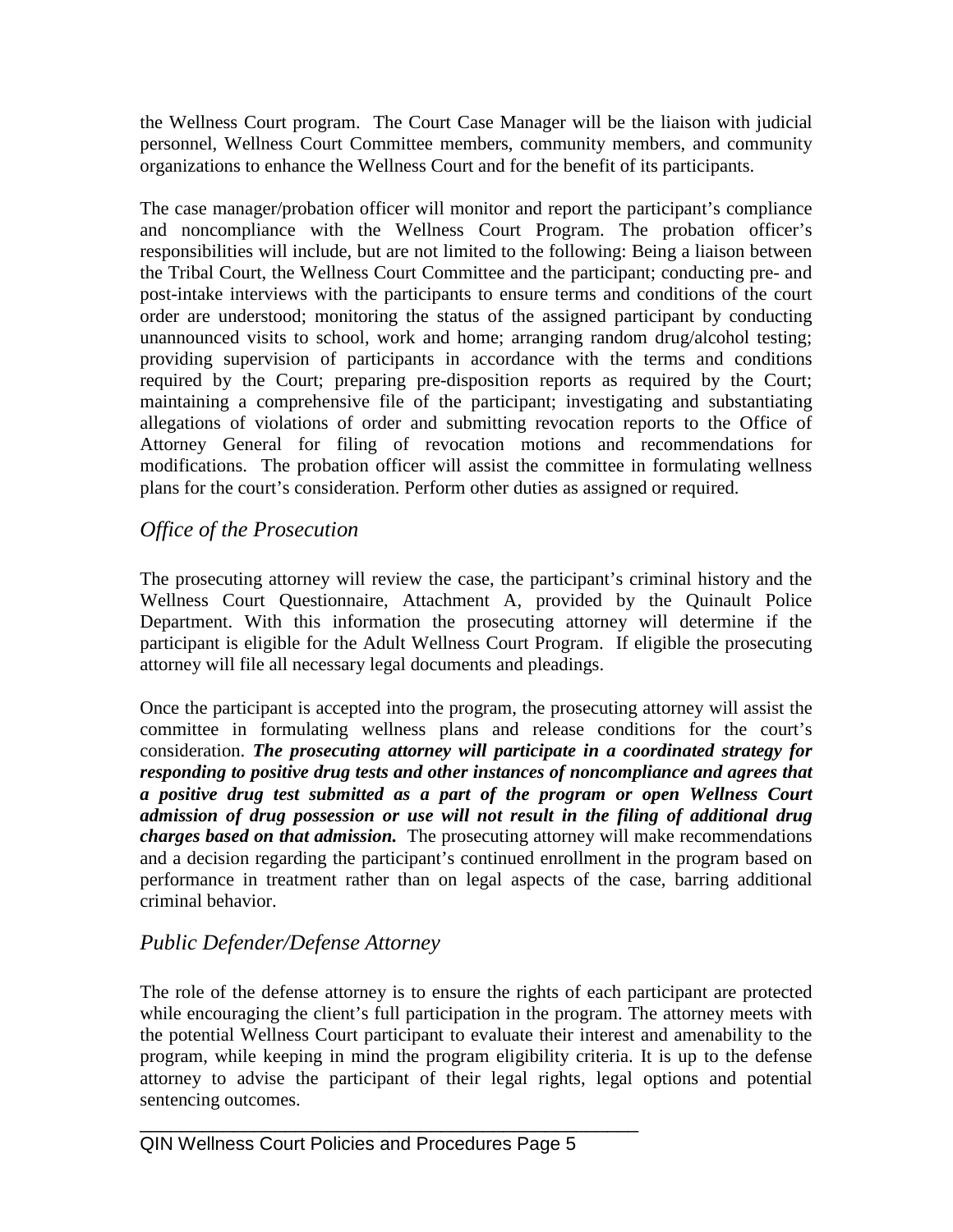Once the participant is accepted into the Wellness Court program, the defense attorney is a fully participating member of the Wellness Court Committee. The defense attorney then actively monitors the client's progress in the program and discusses the long-term benefits of a drug-free lifestyle; and participates in a cooperative manner at drug court hearings and meetings and promotes a unified team approach.

## <span id="page-8-0"></span>*Quinault Police Department*

The Quinault Indian Nation Police Department's involvement with the Wellness Court Program will be initiated when a potential participant is arrested. The department will provide the prosecuting attorney criminal background information and the Drug Court Questionnaire, Attachment A, to assist the Prosecutor in determining eligibility. Additionally, this information will assist the Court in ordering release conditions upon arraignment. After arraignment, the Police Department will assist the Probation Officer in monitoring any court ordered release conditions; which could include, but are not limited to: curfew and/or restrictions on associating with others, and drug/alcohol testing.

A member of the Police Department will be part of the Wellness Court Committee; and will assist probation and/or the Court Case Manager with any court ordered alcohol and drug tests and home search/visits. The Police Department will assist the Wellness Court Committee in formulating wellness plans for the Court's consideration.

## <span id="page-8-1"></span>*Quinault Chemical Dependency (QCD)*

QCD will provide professional assessments and counseling services as ordered by the Court. Upon entry into the program, and the participant signing the appropriate releases, QCD will provide the Court with assessment and treatment recommendations. During the course of participation, QCD will provide the Court with treatment progress reports on each participant. QCD will assist the Wellness Court Committee in formulating wellness plans for the Court's consideration and will assist in the monitoring of the participant's attendance and progress in treatment services.

QCD will coordinate with other providers both within the Nation and outside the Nation to provide a continuum of alcohol, drug and other related treatment and rehabilitation services appropriate for participants. These services include but are not limited to UA testing, counseling, AA/NA meetings, and treatment. QCD will locate alternative or culturally appropriate resources for treatment as necessary and appropriate.

### <span id="page-8-2"></span>*Roger Saux Behavioral Health (RSBH)*

RSBH will provide professional assessments and mental health status in order to determine program eligibility as ordered by the Court. Prior to entry into the program,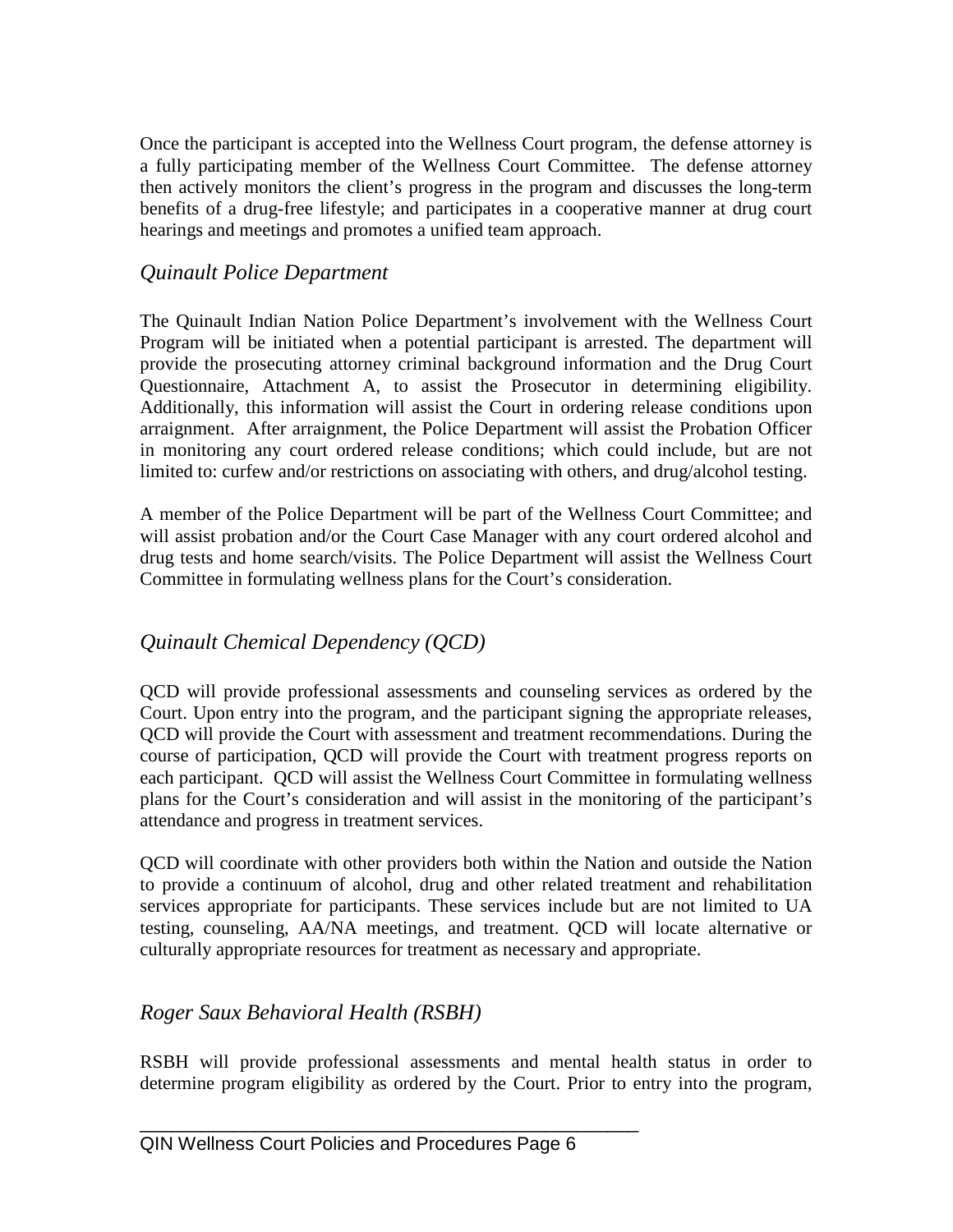and the participant having signed the appropriate releases, RSBH will provide the Court with assessment and treatment recommendations. During the course of participation, RSBH will provide the Court with treatment progress reports on each participant. RSBH will assist the Wellness Court Committee in formulating wellness plans for the Court's consideration and will assist in supporting the participant's progress in treatment services.

## **Pre-Program Procedures**

## <span id="page-9-1"></span><span id="page-9-0"></span>*Step 1: Identification of the Participant*

#### **1) Quinault Police Department**

When police department arrests an individual, the arresting officer shall determine whether the suspected incident involves alcohol or a controlled substance. If so, the officer shall submit with his/her report to the prosecuting attorney the Quinault Police Department Drug Court Questioner in Attachment A.

#### **2) Prosecutor's Office**

**Pre-Charging Determination**: When the Prosecutor's office receives a report or citation involving an alcohol or controlled substance matter, the charging attorney shall review the case and the criminal history of the adult and determine whether it meets the minimum eligibility requirements for participation in the Quinault Wellness Court Program. If it is determined that the applicant is eligible for Quinault Wellness Court Program participation, the charging attorney shall file a complaint and a Notice of Wellness Court Eligibility, as provided in Attachment B.

**Post-Adjudication Determination**: Prior to filing a Motion and Certification to Revoke under an adjudicated cause, the prosecuting attorney shall make a determination whether the defendant meets the minimum eligibility requirements for participation in the Quinault Wellness Court Program. If it is determined that the applicant is eligible for the Quinault Wellness Court, the charging attorney shall file a Motion and Certification to Revoke and a Notice of Wellness Court Eligibility, as provided in Attachment B.

#### **3) The Court**

At the time a summons is issued in the matter, the court clerk shall include with the summons written descriptions of the Wellness Court Programs. If the defendant appears before the Court pursuant to his or her arrest, or pursuant to a citation, the Court shall provide the defendant with a copy of the written descriptions of the Wellness Court Programs at the initial appearance.

At the first appearance, the Court shall notify the defendant that he or she may be eligible to participate in the Quinault Wellness Court Program. The Court may grant the defendant a reasonable period of time, but no later than the first pre-trial hearing, to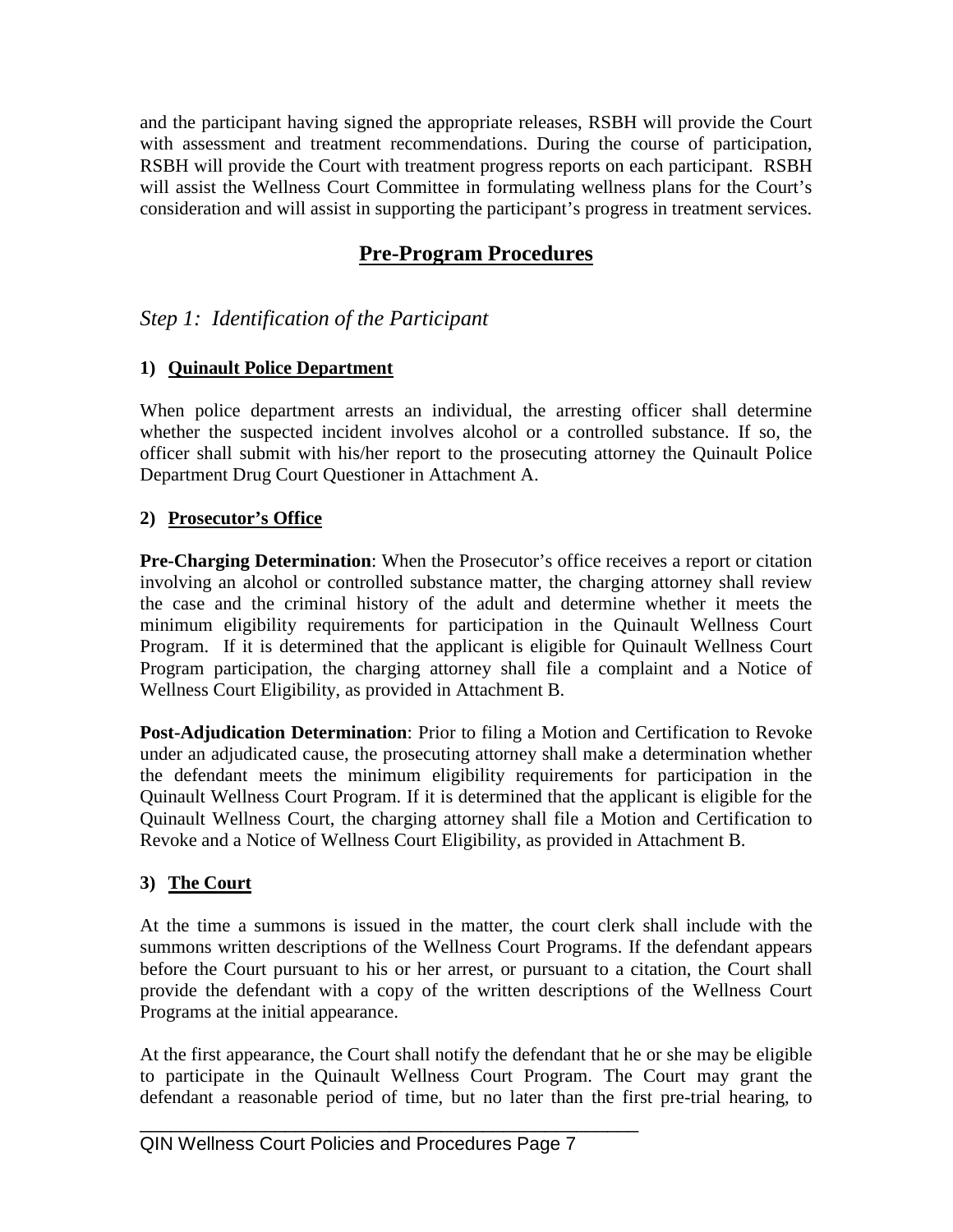provide the prosecutor's office with a signed Limited Consent Form, as provided in Attachment C, and an application for Wellness Court Participation, as provided in Attachment E, for the purpose of pursuing admission in the Wellness Court Program. The Court may further explain the program or refer the defendant to the Wellness Court Coordinator, and Quinault Public Defender for further details of the program.

Upon submitting the application for Wellness Court Participation and signing of the Limited Consent Form the participant will be directed to immediately contact, in person, the Wellness Court Coordinator/Tribal Court Case Manager. A copy of the application and the Limited Consent Form shall be immediately provided to the Wellness Court Coordinator or the Tribal Court Case Manager.

The Post-Adjudicated Quinault Wellness Court Program defendants will also be informed that the Quinault Wellness Court Program post-adjudicated program will result in a conviction. Probation or restitution requirements may remain in effect after their completion of the Quinault Wellness Court post-adjudicated program.

#### **4) Alternative Application Procedure**

If a participant believes that the prosecuting attorney erroneously failed to file the Notice of Eligibility for Wellness Court, the participant can contact the Tribal Court Case Manager/Wellness Court Coordinator or the public defender to obtain a Wellness Court Application and Limited Release of Information. Upon submitting the Application for Wellness Court Participation and signing of the Limited Consent Form the participant will be directed to immediately contact, in person, the Wellness Court Coordinator or the Tribal Court Case Manager.

### <span id="page-10-0"></span>*Step 2: Initial Wellness Court Committee Acceptance in Program*

### **5) Tribal Court Case Manager/Wellness Court Coordinator**

**Diversion Process:** Upon receipt of the Limited Consent Form with the charging documents, criminal history, and police reports, the Tribal Court Case Manager/Coordinator will verify enrollment, education, job history, and schedule the clinical screening. The defendant shall contact the Tribal Court Case Manager/Coordinator and acknowledge receipt of the date, time, and location of the clinical screening. Once the clinical screening information is received, the Case Manager/Coordinator will submit the required information or documentation to the Committee at the next regular weekly staffing meeting.

**Post - Adjudicated Process**: Upon receipt of the Limited Consent Form, criminal history, Judgment and Sentencing Order and any Motion and Certification to Revoke filed, the Tribal Court Case Manager/Coordinator will verify enrollment, education, job history, and schedule the clinical screening. The defendant shall contact the Tribal Court Case Manager/Coordinator and acknowledge receipt of the date, time, and location of the clinical screening. Once the clinical screening information is received, the Case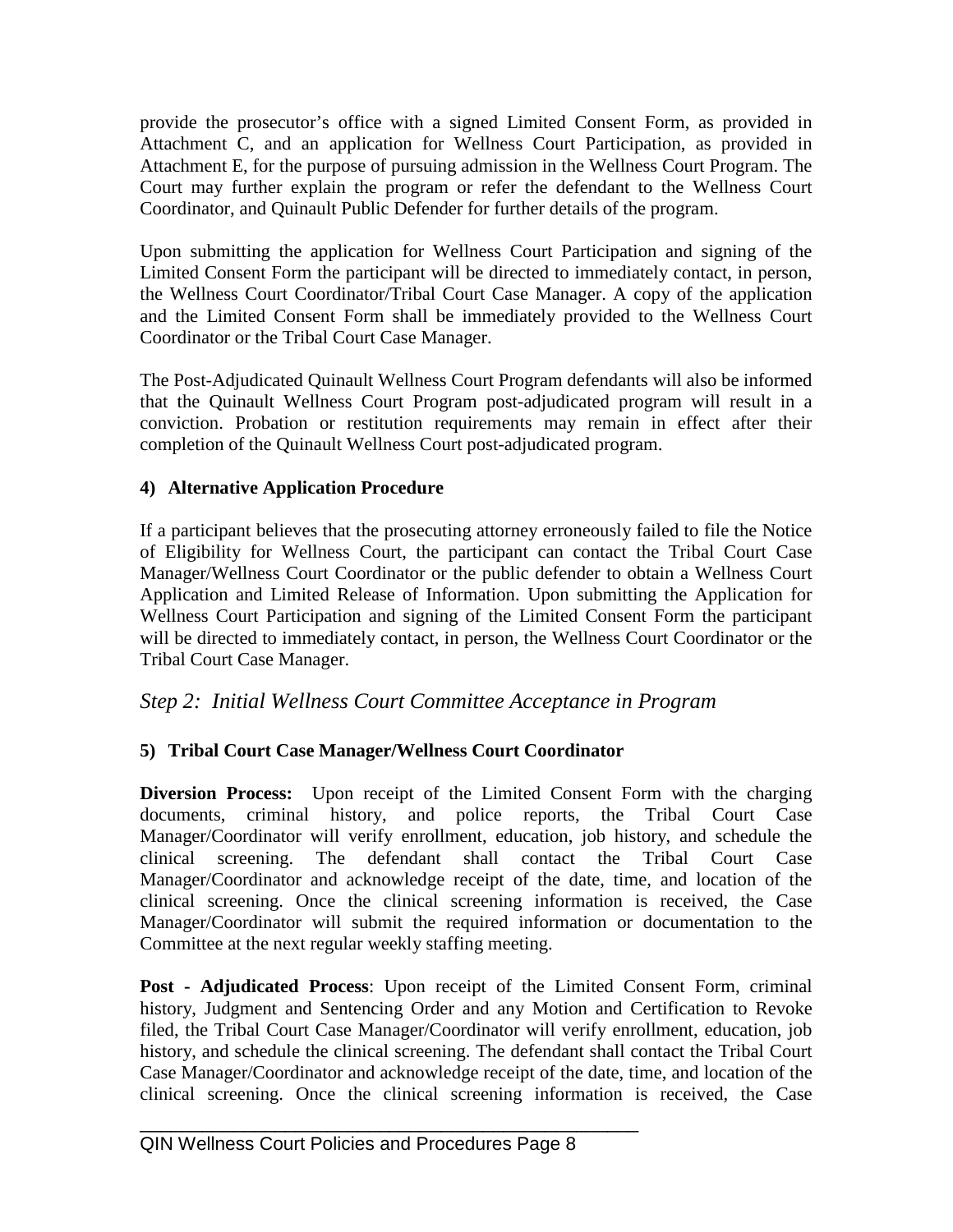Manager/Coordinator will submit the required information or documentation to the Committee at the next regular weekly staffing meeting.

The Wellness Court Committee shall review all reports and intake documentation and information as to the defendant's eligibility and appropriateness to participate in a Wellness Court Program.

For statistical purposes, the Tribal Court Case Manager and/or the Wellness Court Coordinator shall keep a file of all cases presented to the Quinault Wellness Court Committee for participation consideration and shall indicate whether or not the adult was admitted into the program and, if not, why. Attachment D.

The Tribal Court Case Manager or the Wellness Court Coordinator will send a notification letter to the defendant, prosecutor and the defense attorney; this may include an e-mail notification.

## <span id="page-11-0"></span>*Step 3: Transfer from Tribal Court to Wellness Court Program*

#### **6) The Prosecutor's Office**

If the Wellness Court committee determines that a potential participant is eligible and appropriate for participation in an Quinault Wellness Court Program, the Prosecutor's office may prepare a Wellness Court Confession and Stipulation and appropriate waivers, or plea and sentence agreements of the parties and shall be signed by the participant, his or her legal representative, if any, and the prosecuting attorney.

#### 7) **The Wellness Court Coordinator /Case Manager**

The Wellness Court Coordinator/Case Manager will ensure that the Participant Agreement and Consent to Release Confidential Information are signed by the participant.

#### **8) The Court**

At the next scheduled Wellness Court hearing, the Program Coordinator will submit the participants Quinault Wellness Court Program Phase I requirements, including treatment requirements, house arrest or supervision conditions, and any other requirements that the Wellness Court Committee has determined as appropriate for the benefit of the participant and necessary to address his or her substance abuse behavior and to enhance his or her ability to successfully complete the Wellness Court Program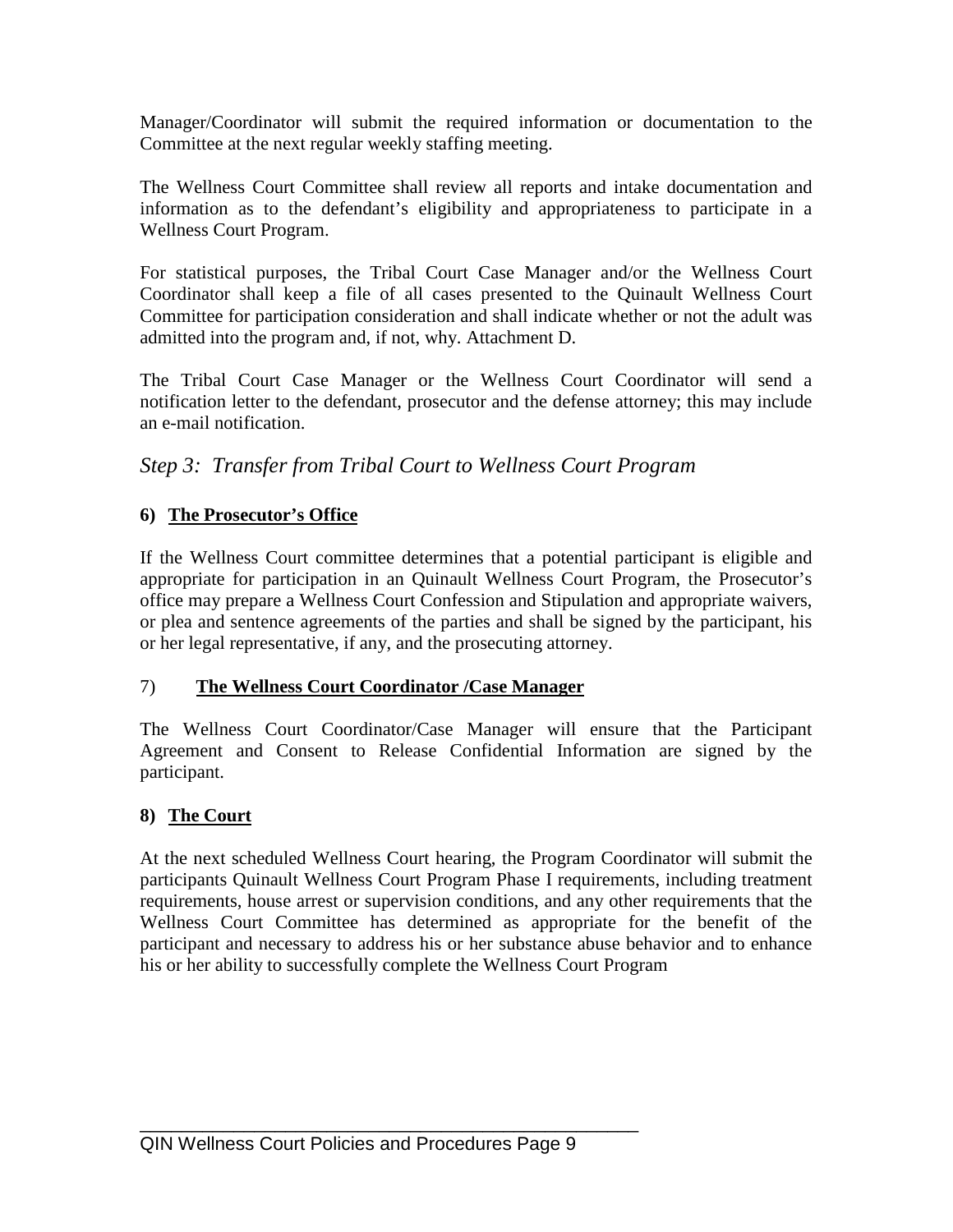## **Wellness Court Phases**

## <span id="page-12-1"></span><span id="page-12-0"></span>*PHASE I: ORIENTATION AND STABILIZATION*

- **1.** The Participant will attend Wellness Court once per week.
- **2.** The Participant will attend all scheduled Quinault Chemical Dependency and/or Behavioral Health appointments and complete an initial assessment for the purpose of developing a comprehensive treatment plan.
- **3.** The Participant will have a physical exam (medical) within first 30 days.
- **4.** The Participant will attend recovery groups as directed by the Wellness Court Committee
- **5.** The Participant, as ordered by the Wellness Court, will attend and comply with all treatment recommendations formulated by the Wellness Court Committee.
- **6.** The Participant will meet with his/her assigned Probation Officer or designee a minimum of once per week unless otherwise directed by the assigned Probation Officer.
- **7.** The Participant will meet with the Case Manager/Program Coordinator regularly at the discretion of the Case Manager/Coordinator
- **8.** The Participant will submit to random drug/alcohol testing as directed by the Wellness Court or by a Committee Member.
- **9.** The Participant must not use, possess or enable the use of any alcohol, drugs or other intoxicating substances.(This phase requires a minimum of 45 consecutive days of Sobriety)
- **10.** The Participant will provide the Case Manager/Program Coordinator with all prescriptions and over the counter medication information within 72 hours of receipt.
- **11.** The Participant must complete a minimum of 10 hours of documented community service, to be provided on the Wellness Court Community Service form, Attachment F.
- **12.** The Participant may be placed on house arrest or given a curfew and shall not leave his/her home unless authorized by the Court, unless on a bona fide emergency or to attend a court ordered activity.
- **13.** The Participant will comply with all other program components as ordered by the Wellness Court Committee (i.e. recreation activity, group/individual counseling and/or therapy, cultural activities, etc)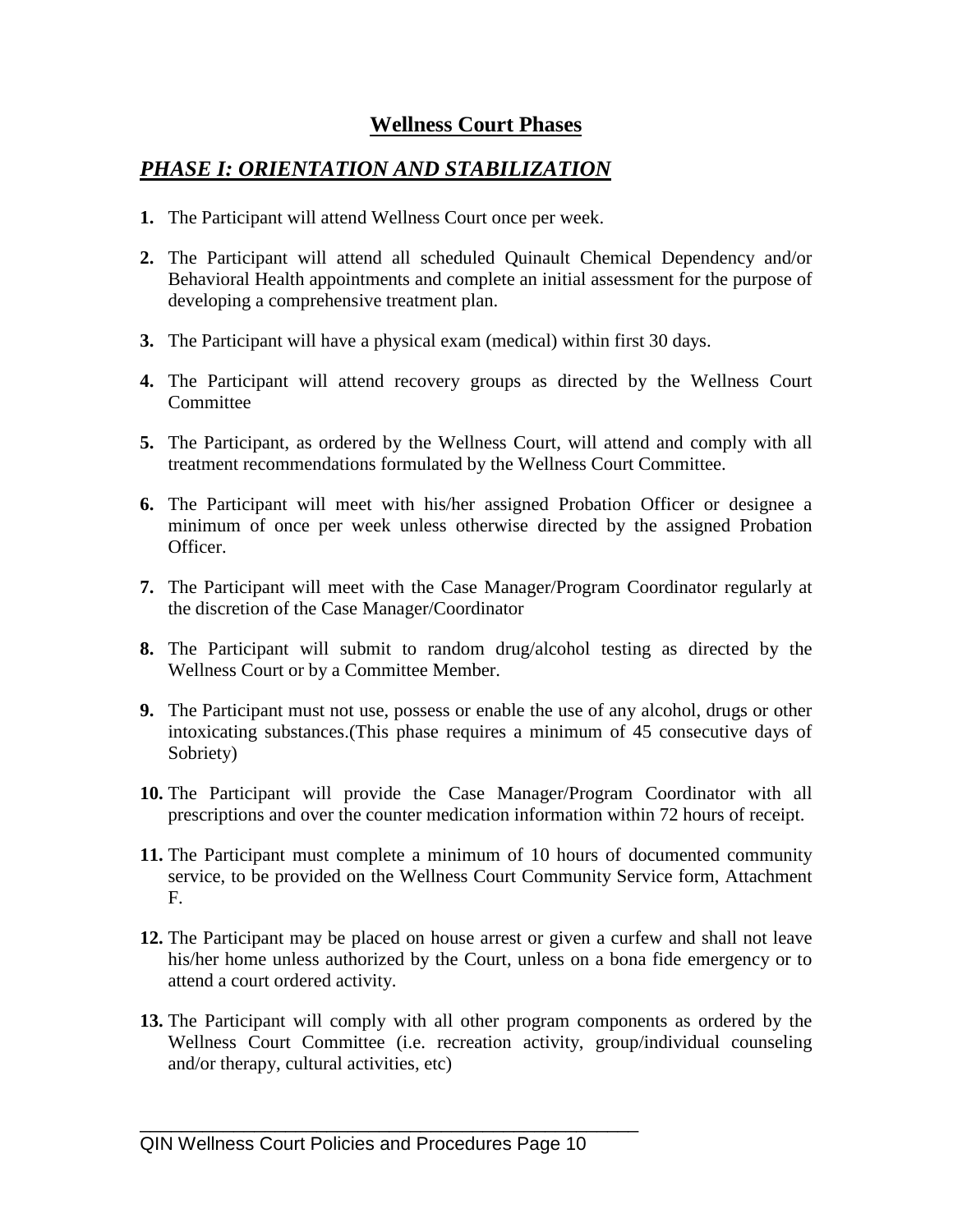- **14.** The Participant accepts that Wellness Court requirements are a priority.
- **15.** All requests to the Wellness Court must be submitted in writing, discussed by the Wellness Court Committee in staffing and a recommendation offered to the Court before it may be considered a legitimate request.
- **16.** The Participant will comply with all other individualized program requirements.

## <span id="page-13-0"></span>*PHASE II: INTENSIVE TREATMENT*

- **1.** The Participant will attend Wellness Court every two weeks or as directed by the Court.
- **2.** The Participant will attend all scheduled Quinault Chemical Dependency and or Behavioral Health appointments and complete an updated treatment plan for the purpose of establishing updated individual program goals.
- **3.** The participant will complete an employment or educational evaluation unless already employed or enrolled in an accredited learning institution or if he/she desires to be evaluated for a possible career change.
- **4.** The Participant will attend a minimum of 3 recovery meetings a week. Recovery meetings include but are not limited to A.A., N.A, Alanon etc.
- **5.** The Participant will attend and comply with all treatment recommendations formulated by the Wellness Court Committee.
- **6.** The Participant will meet with his/her assigned Probation Officer or designee a minimum of once per week unless otherwise directed by the assigned Probation Officer.
- **7.** The Participant will meet with the Case Manager/Program Coordinator regularly at the discretion of the Case Manager/Program Coordinator.
- **8.** The Participant will submit to random drug/alcohol testing a minimum of 2 times per week or as directed by the Wellness Court or by a Committee Member. The Participant must not use, possess or enable the use of any alcohol, drugs or other intoxicating substances. (This phase requires a minimum of 60 consecutive days of Sobriety)
- **9.** The Participant will provide the Case Manager/Program Coordinator with all prescriptions and over the counter medication information within 72 hours of receipt.
- **10.** The Participant must complete 2 hours of documented community service weekly unless otherwise directed. Wellness Court Community Service Form, Attachment F.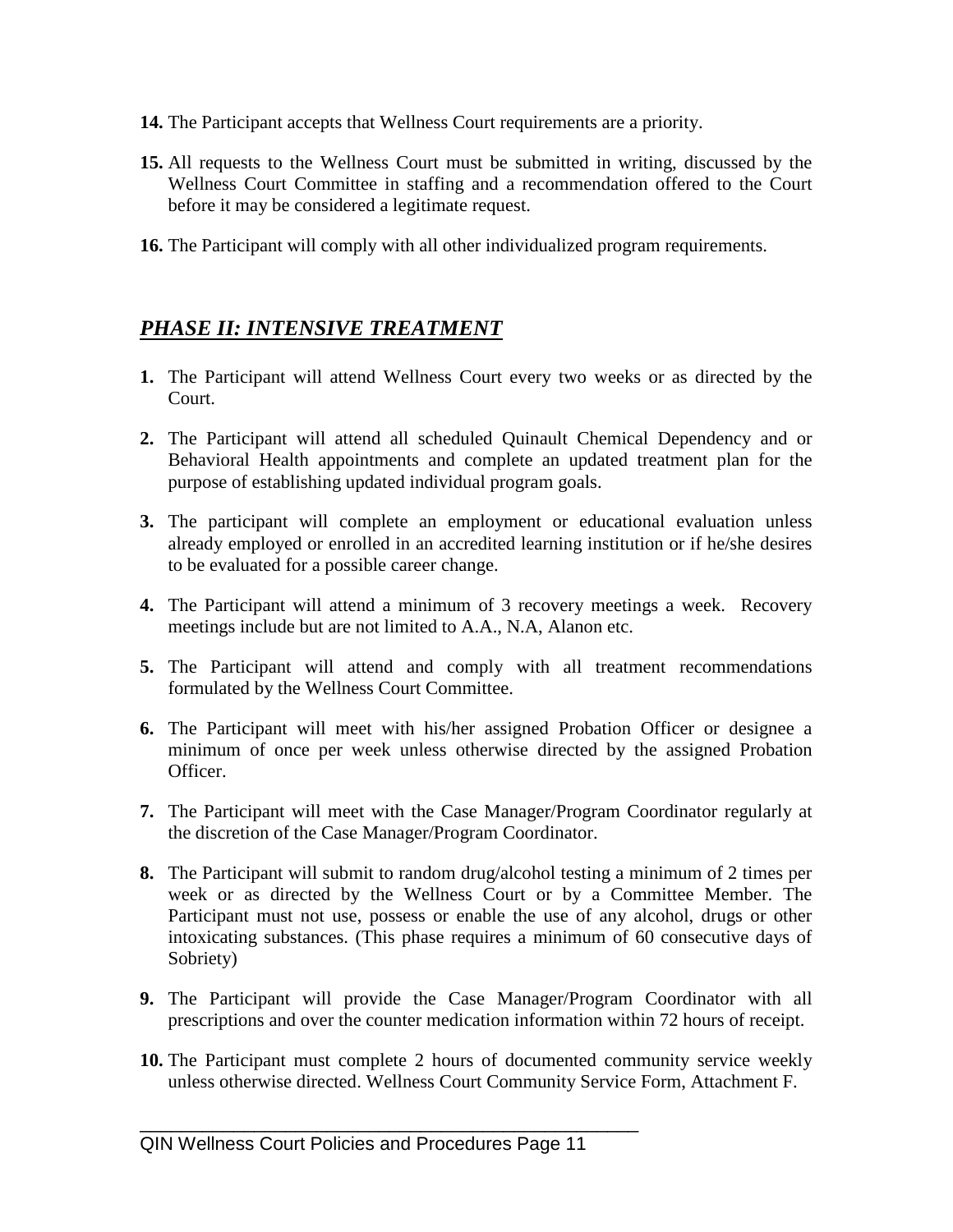- **11.** The Participant will maintain a sponsor and actively work with him/her, completing steps 4-6 of their self-help recovery program.
- **12.**The Participant will comply with all other program components as ordered by the Wellness Court; i.e. special activities, group/individual counseling, cultural activities.

## <span id="page-14-0"></span>*PHASE III: MAINTENANCE*

- **1.** The Participant will attend Wellness Court every two weeks or as directed by the Court.
- **2.** The Participant will attend all scheduled Quinault Chemical Dependency and/or Behavioral Health appointments and complete an updated treatment plan for the purpose of establishing individual program goals.
- **3.** The Participant will attend a minimum of 2 recovery meetings a week.
- **4.** The Participant will attend and comply with all treatment recommendations formulated by the Wellness Court Committee.
- **5.** The Participant will meet with his/her assigned Probation Officer or designee once per week unless otherwise directed by the assigned Probation Officer.
- **6.** The Participant will meet with the Case Manager/Program Coordinator regularly at the discretion of the Case Manager/Coordinator.
- **7.** The Participant will submit to random drug/alcohol testing a minimum of once per week or as directed by the Wellness Court or by a Committee Member. The Participant must not use, possess or enable the use of any alcohol, drugs or other intoxicating substances. (This phase requires a minimum of 90 consecutive days of Sobriety)
- **8.** The Participant will provide the Case Manager/Program Coordinator with all prescriptions and over the counter medication information within 72 hours of receipt.
- **9.** The Participant must complete a minimum of 2 hours of documented community service weekly unless otherwise directed.
- **10.** The Participant must complete 10 hours of documented recreation activity.
- **11.** The Participant will comply with all other program components as ordered by the Wellness Court, i.e. recreation activity, group/individual counseling, cultural activities, etc.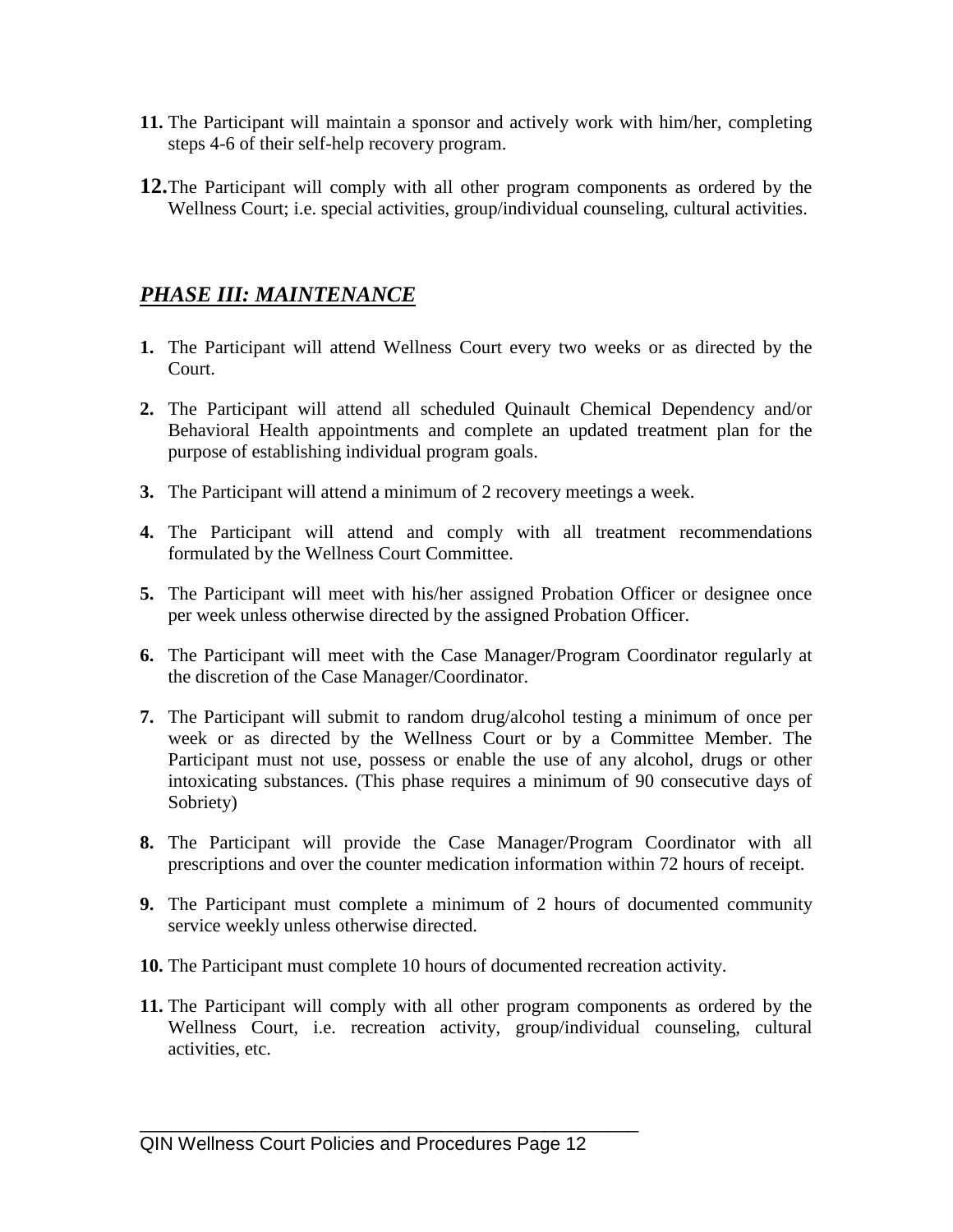- **12.** The Participant will become employed or enrolled in an accredited learning institution or vocational program, (a minimum of 20 hours a week), otherwise documented as a homemaker or other caretaker in lieu of work or education.
- **13.** The participant will maintain a sponsor and actively work with them in completing steps 7-9 of their self-help recovery program.
- **14.** The Participant will complete a new strength based evaluation with the Case Manager or Program Coordinator.
- **15.** The Participant will comply with all other program components as ordered by the Wellness Court; i.e. special activities, group/individual counseling, cultural activities.

## <span id="page-15-0"></span>*PHASE IV: CONTINUED CARE/AFTERCARE*

- **1.** The Participant will attend Wellness Court once per month or as directed.
- **2.** The Participant will attend all scheduled Chemical Dependency and/or Behavioral Health appointments and complete an updated treatment plan for the purpose of establishing individual program goals.
- **3.** The Participant will attend a minimum of 1 recovery meeting a week.
- **4.** The Participant, as ordered by the Wellness Court, will attend and comply with all treatment recommendations formulated by the Wellness Court Committee.
- **5.** The Participant will be employed or in an accredited learning institution or vocational program, (a minimum of 20 hours a week), or otherwise documented as a homemaker or other caretaker in lieu of work or education.
- **6.** The Participant will meet with his/her assigned Probation Officer or designee as directed by the assigned Probation Officer.
- **7.** The Participant will meet with the Case Manager/Program Coordinator regularly at the discretion of the Case Manager/Program Coordinator
- **8.** The Participant will submit to random drug/alcohol testing a minimum of 2 times per month or as directed by the Wellness Court or by a Committee Member. The Participant must not use, possess or enable the use of any alcohol, drugs or other intoxicating substances. (This phase requires a minimum of 90 consecutive days of Sobriety)
- **9.** The Participant will provide the Case Manager/Program Coordinator with all prescriptions and over the counter medication information within 72 hours of receipt.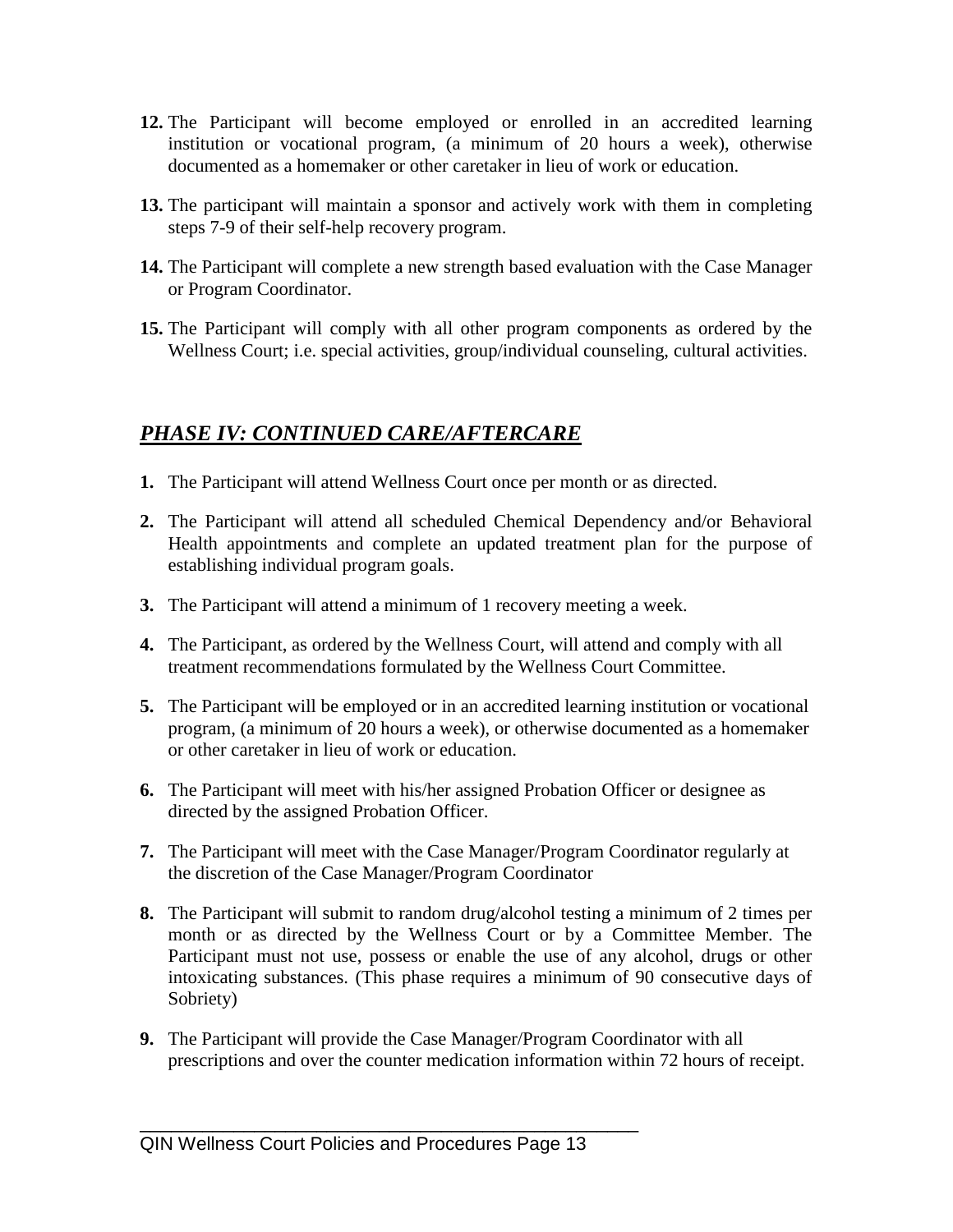- **10.** The Participant must complete a minimum of 2 hours of documented community service weekly unless otherwise directed.
- **11.** The Participant must complete 10 hours of documented recreation activity.
- **12.** The Participant will maintain sponsor and actively work with them, completing steps 10-12.
- **13.** The Participant will comply with all other program components as ordered by the Wellness Court i.e. recreation activity, group/individual counseling, cultural activities, etc.

## <span id="page-16-0"></span>*Graduation*

A Participant may graduate from the program upon successful completion of all recommended treatment phases and recommendation of the Quinault Wellness Court Program committee. The Participant will also be required to have all program fees/costs paid in full prior to being released from the program. Fees and costs may include, but are not limited to, drug testing, book fees, home electronic monitoring, fines, restitution and incarceration costs. In addition, the Participant will complete an exit interview with the Case Manager or Program Coordinator.

#### **Program Components**

#### <span id="page-16-2"></span><span id="page-16-1"></span>*Mandatory Components:*

- 1. Sobriety
- 2. Court Appearances
- 3. Random Drug Testing
- 4. Education or Employment Requirements
- 5. Contact with Case Manager or Program Coordinator and/or Probation Officer
- 6. Substance Abuse Counseling and Treatment
- 7. Community Service
- 8. Recreation Activities
- 9. Recovery or Support Groups

#### <span id="page-16-3"></span>*Discretionary Components:*

- 1. Parenting Classes
- 2. Mental Health Counseling and Treatment
- 3. Domestic Violence Counseling and Treatment
- 4. Recreation Activities
- 5. Volunteer work
- 6. Community Participation
- 7. Traditional Ceremonies or Events
- 8. Traditional Healing Ceremonies
- 9. Spiritual/Hope Activities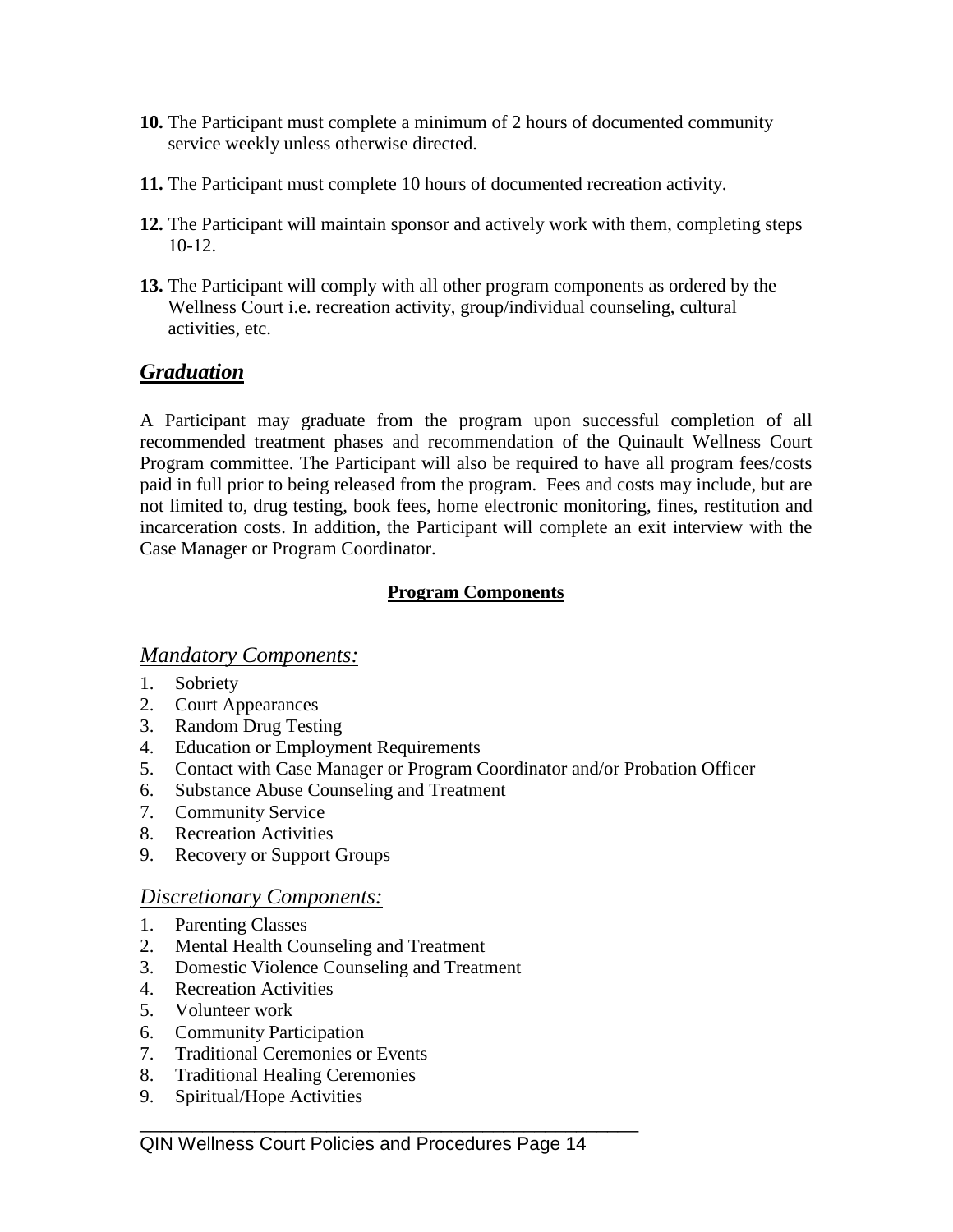- 10. Talking Circles
- 11. Other appropriate activities or programs designed to address a component of a participant's treatment plan.

#### **Termination**

<span id="page-17-0"></span>The goal of the Quinault Wellness Court Program is for each Participant to successfully work through each of the treatment phases to graduation. However, from time to time, a Participant may be unable or unwilling to commit to the treatment process and it may be necessary to terminate the Participant from the program.

#### <span id="page-17-1"></span>*Voluntary Termination*

A Participant may elect to be terminated from the program at any time. The court shall determine that the decision to be terminated from the program is voluntarily, intelligently and knowingly made. Upon such determination, the case will be referred back to the Tribal Criminal Court and the Prosecutor's office for stipulated trial, entry of the conviction(s) and for sentencing or revocation.

#### <span id="page-17-2"></span>*Involuntary Termination*

A Participant may be involuntarily terminated from the program by a majority of the Quinault Wellness Court Program committee at a meeting in which a minimum of 5 committee members are present. Participants are required to actively participate in his or her treatment plan.

A Participant who fails to comply with his or her treatment plans and components will receive cumulative termination points through the program. A Participant who obtains a total of 100 points shall be automatically terminated from the program.

If the Participant refuses to comply with necessary program requirements, engages in conduct that the majority of the Quinault Wellness Court Program committee finds to be extremely inappropriate or if the Participant is convicted of an offense of sufficient severity, he or she may be immediately terminated from the program.

## **Sanction and Termination Point System**

<span id="page-17-3"></span>The Quinault Wellness Court committee has adopted and incorporated the following sanction and termination point system to track a participant's accrual of program termination points and to apply consistent sanctions when applicable. The following chart can be modified by the Committee or Judge to address individual circumstances.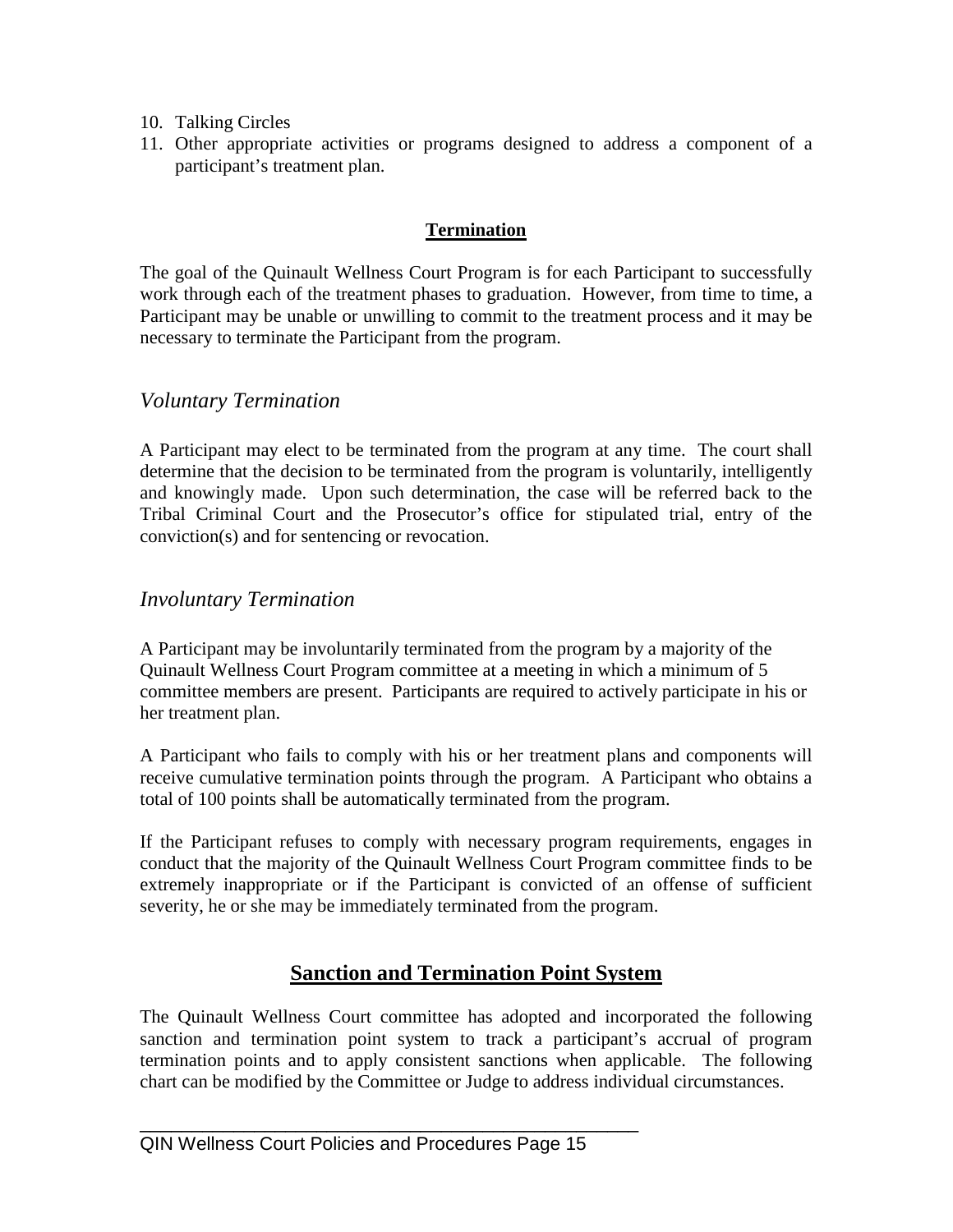| <b>ACTIVITY/VIOLATION</b>              | <b>POINTS</b> | <b>SANCTION</b>                                 |
|----------------------------------------|---------------|-------------------------------------------------|
| Missed Court Appearance -              |               |                                                 |
| unexcused                              | 5             | Incarceration & Fees                            |
|                                        |               |                                                 |
| Lying to Committee/Court               | 5             | Essay / Letter of apology                       |
| Failure to or a refusal to submit to a |               | <b>IMMEDIATE</b> , minimum 48 hours             |
| Drug/Alcohol Test When directed or a   | 5             | incarceration, House arrest, Increased testing, |
| failed Drug/Alcohol Screen.            |               |                                                 |
| Use of substances including misuse of  |               | IMMEDIATE, minimum 48 hours                     |
| over the counter and prescription      | 5             | incarceration, House arrest, Increased testing, |
| drugs                                  |               |                                                 |
| Use of medication without proper       |               | House arrest, Increased testing, possible       |
| notification to Case Manager or        | 5             | incarceration                                   |
| Coordinator                            |               |                                                 |
|                                        |               | House arrest, Increased testing. Reassessment   |
| Charged with new offense               | 5 to 100      | of program appropriateness.                     |
| Violation of confidentiality           | 5             | Essay on confidentiality, letter of apology,    |
|                                        |               | repeat MRT steps                                |
| Failure to contact Case Manager,       |               | Daily check with Case Manager, curfew or        |
| Probation Officer or Coordinator as    | $1$ to 5      | extra Court appearances                         |
| directed                               |               |                                                 |
| Failure to complete treatment          |               | Four (4) hours of community service to be       |
| assignments                            | $1$ to 5      | completed by next hearing                       |
| Missed Treatment or other Court        |               | Make up appointment will be required.           |
| Ordered Appointment - unexcused        | $1$ to 5      |                                                 |
| Repeated lateness to court or other    |               | Admonition, essay, community services,          |
| court ordered activities               | $1$ to 5      | repeat MRT steps.                               |
| Failure to complete community          |               | Completion of community service hours &         |
| service in designated time             | $1$ to 5      | additional hours.                               |
|                                        |               | Tightened curfew hours and weekend house        |
| Curfew violation/House Arrest or       | $1$ to 5      | arrest.                                         |
| <b>HEM Violations</b>                  |               |                                                 |
| Inappropriate language (cussing or     |               | Four (4) hours of community service to be       |
| swearing) or displaying inappropriate  | $1$ to $5$    | completed by next hearing                       |
| gestures.                              |               |                                                 |
| Inappropriate, disrespectful or        | $1$ to $5$    | <b>Committee/Courts Discretion</b>              |
| disruptive behavior.                   |               |                                                 |
|                                        | $1$ to $5$    | Four (4) hours of community service to be       |
| Inappropriate dress                    |               | completed by next hearing                       |
| Violation of standard program rules,   | $1$ to $5$    | <b>Committee Discretion</b>                     |
| Extremely Inappropriate Behavior or    |               | <b>AUTOMATIC TERMINATION FROM</b>               |
| Found To Be Responsible for a          | 100           | <b>PROGRAM</b>                                  |
| sufficiently serious offense           |               |                                                 |

## <span id="page-18-0"></span>*Program Sanctions*

In addition to sanctions listed above, the Quinault Wellness Court committee may utilize the following additional sanction: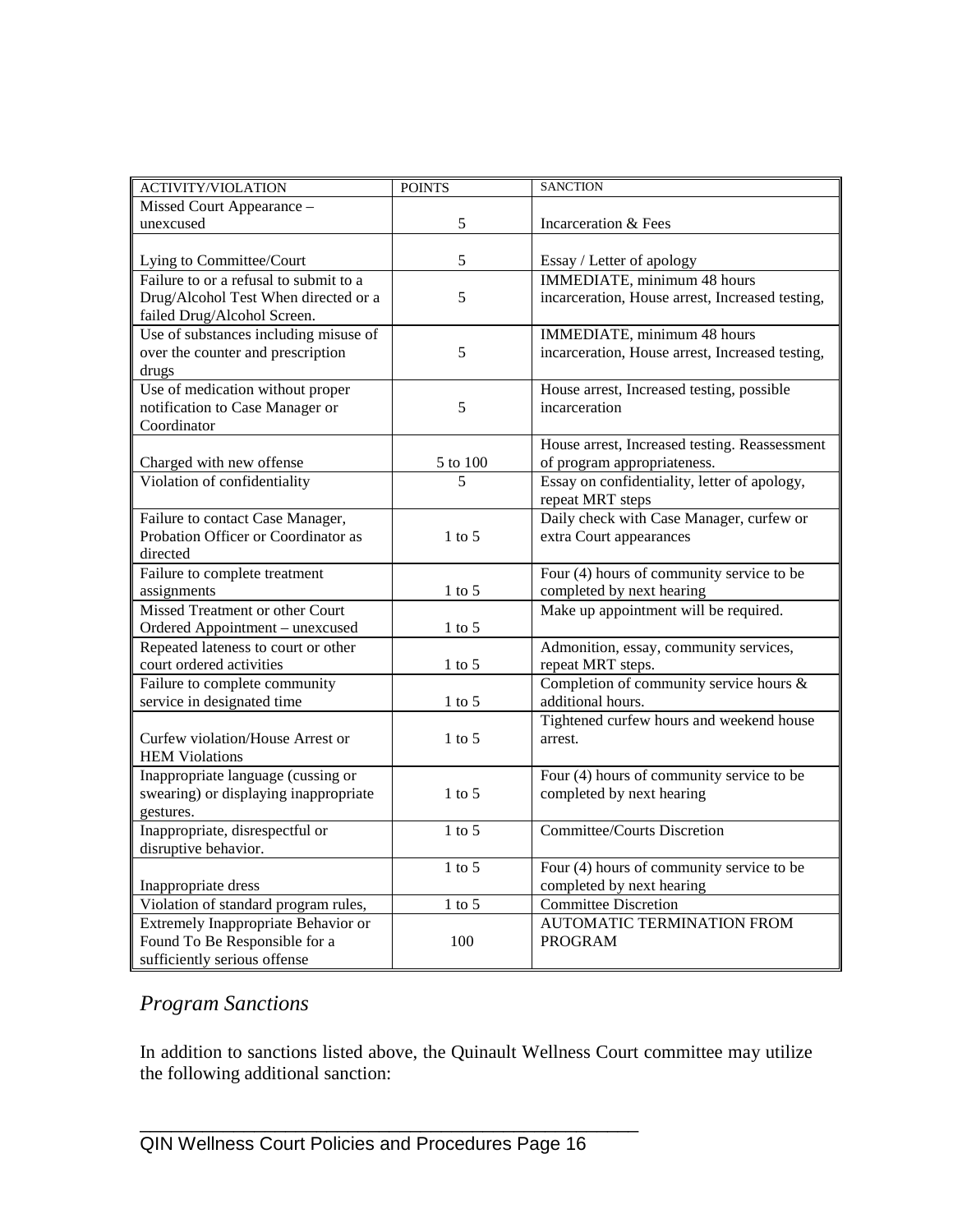- At Judge's discretion, an additional 1 to 10 points
- Increased hours of community work service or approved community participation
- Essay writing
- House arrest
- Home Electronic Monitoring
- Increased court appearances
- Increased random drug testing
- Repeat a previous/present phase
- Lengthened phase
- No contact/No association
- Incarceration
- Increased contact with Case Manager/Program Coordinator
- Termination from program
- Completion of additional assignments
- Fines

## <span id="page-19-0"></span>*Program Incentives*

Incentives shall be awarded to a participant based upon his or her individual progress in the program and upon achievement of program goals and objectives deserving of recognition. The Judge or any member of the AWC committee may recommend the awarding of an incentive during any phase of the program. The following list is not inclusive.

- At Judge's discretion, a decrease of 1 to 5 points
- Praise and individualized recognition in Court
- Release from house arrest
- Participation in positive community activities
- Reduction of community work service hours
- Decreased random drug testing
- Certificates of Accomplishment
- Decreased court appearances
- Event tickets
- Gift Certificate
- Decrease in termination points

### **Phase Requirements**

<span id="page-19-1"></span>• All requirements are minimums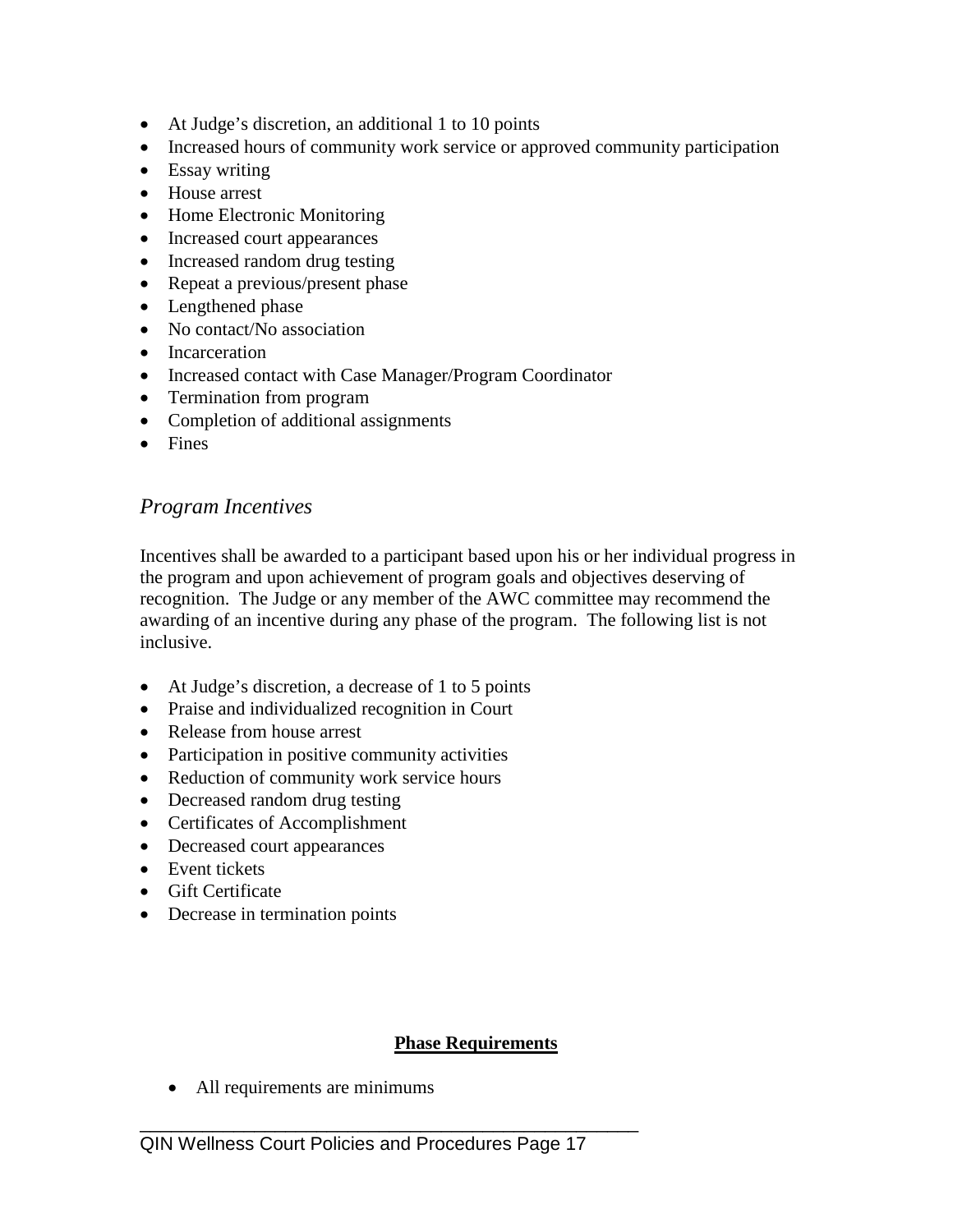| Requirements             | Phase I        | Phase II                                 | Phase III      | Phase IV           |
|--------------------------|----------------|------------------------------------------|----------------|--------------------|
| Court                    | Weekly         | Bi-Weekly                                | Bi-Weekly      | Monthly            |
| Individual               | Weekly         | As Arranged                              | As arranged    | As arranged        |
| Counseling/Therapy       |                |                                          |                |                    |
| <b>Family Support</b>    | As ordered     | As ordered                               | As ordered     | As ordered         |
| Group                    |                |                                          |                |                    |
| Family Therapy           | As Ordered     | As Ordered                               | As ordered     | As Ordered         |
| Culture                  | As Ordered     | As Ordered                               | As Ordered     | As Ordered         |
| Probation                | As arranged    | As arranged                              | As arranged    | As arranged        |
| Case Manager             | Weekly         | As arranged                              | As arranged    | As arranged        |
| <b>Community Service</b> | 10 hrs per     | 2 hrs per week                           | 2 hrs per week | 2 hrs per week     |
|                          | week           |                                          |                |                    |
| Recreation               | $\Omega$       | 10 hrs per                               | 10 hrs per     | 10 hrs per         |
|                          |                | week                                     | week           | week.              |
| Recovery groups          | 90 in 90 days  | 3 per week                               | 2 per week     | 1 per week         |
| <b>Random Drug Test</b>  | 2 per week     | 2 per week                               | 1 per week     | 1 per month        |
| Curfew                   | 9pm-           | As ordered                               | As ordered     | As ordered         |
|                          | 5am/House      |                                          |                |                    |
|                          | arrest         |                                          |                |                    |
| Abstinence               | 45 days        | 60 days                                  | 90 days        | 90 days            |
| Phys. Exam               | Within 30 days |                                          | $---$          | $--- -$            |
| Get Sponsor              | Steps 1-3      | Maintain                                 | Maintain       | Maintain           |
|                          |                | Steps 4-6                                | Steps 7-9      | <b>Steps 10-12</b> |
| <b>Strength Based</b>    | Within 30 days |                                          | Reassessed     |                    |
| Sub. Abuse               |                | Reassessed                               |                | $  -$              |
| Evaluation               | Within 30 days |                                          |                |                    |
| Exit Plan                | Ltr of         |                                          | $- - - -$      | As Arranged        |
|                          | advancement    |                                          |                |                    |
| Program Debrief          |                |                                          |                | As Arranged        |
| Other                    |                | Committee Approval arranged (All Phases) |                |                    |

## • **Items required to be completed for Phase promotion/graduate**

## **Program Rules**

#### <span id="page-20-0"></span>**YOU WILL BE REQUIRED TO ABIDE BY THE FOLLOWING RULES:**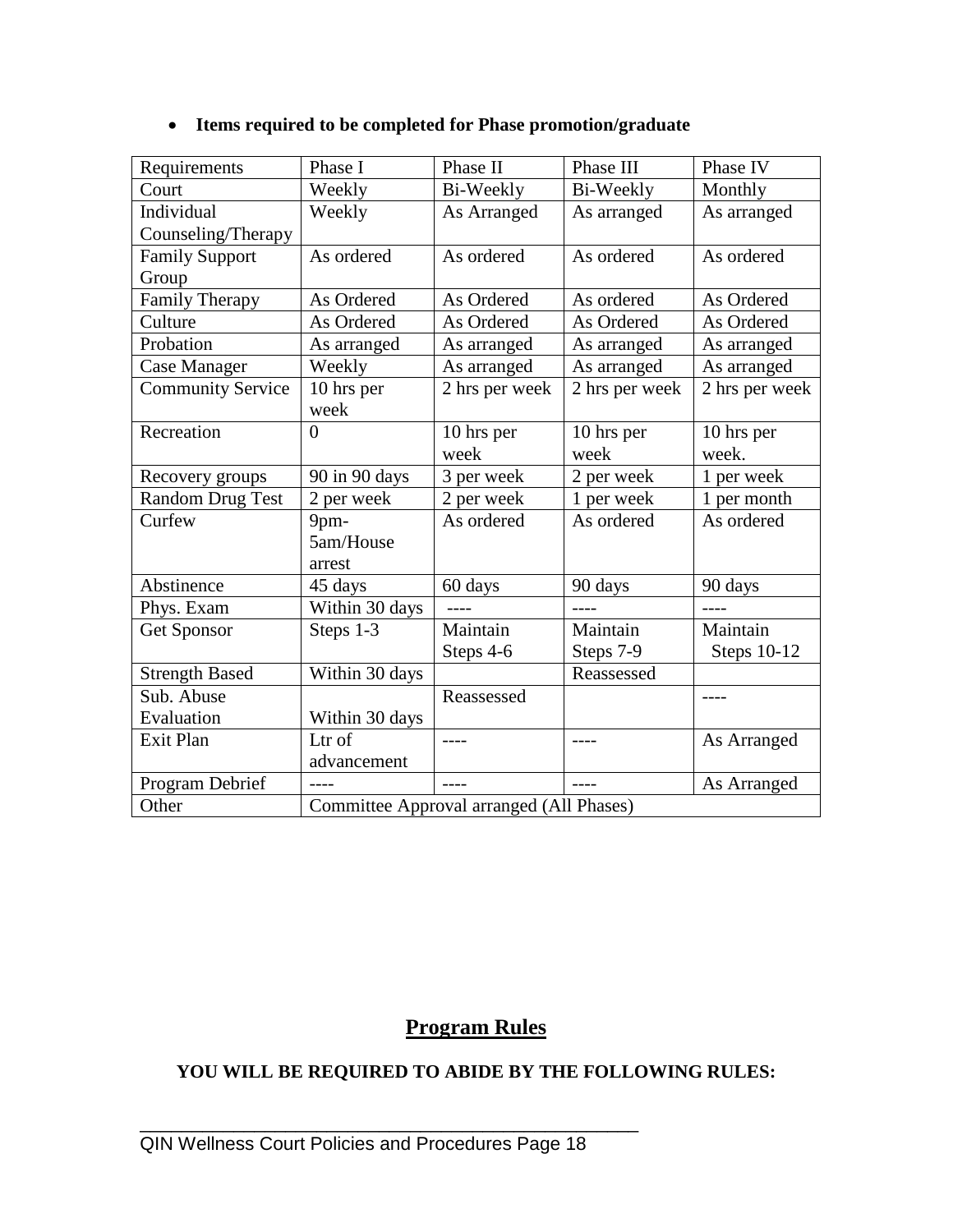The Quinault Indian Nation Wellness Court Program is an official Court of record and all participants are expected to conduct themselves accordingly. There are certain rules that must be followed by all persons attending official Wellness Court hearings. Any person, participant or otherwise, who fails to follow the Court rules may be held in Contempt of Court and sanctioned accordingly. The following MUST be followed at all times:

- **1.** All participants must appear in court before the Wellness Court Judge every Wednesday at 11:00 a.m. unless otherwise notified. The purpose of the weekly Wellness Court hearing is to discuss the participant's progress in the program. Failure to appear in court as required may result in an arrest warrant being issued and sanctions being imposed.
- **2.** Participants are NOT excused from attending (1) weekly court hearings, or (2) treatment sessions, unless they speak personally with the Tribal Court Case Manager, Program Coordinator or their Counselor, and get permission directly. (Leaving a phone message, or any other kind of message, that you are not coming to court or to your scheduled treatment session, does not authorize permission to miss court or treatment.)
- **3.** Do not schedule appointments/activities during scheduled court hearings or treatment sessions.
- **4.** All participants will provide the Wellness Court Coordinator, Case Manager and Therapist with a current and active phone number.
- **5.** Participants must submit, in advance, written requests to the committee for permission to attend overnight activities or events outside of the community.
- **6.** All participants must remain in court until all cases are heard. The only exception to this rule is when a participant has provided a written request to the Wellness Court Committee prior to the hearing. No last minute requests (i.e. during the Wellness Court hearing) will be granted.
- **7.** During the Wellness Court hearing the Judge will call the Participant before the bench and address his or her progress or lack thereof in court. Cases are called in random order decided by the Judge. The Judge reserves the right to call any case in a closed setting depending on the circumstances.
- **8.** All information (i.e. drug test results, new arrests etc.) discussed in court during hearings is confidential and may not be discussed with any person outside of Wellness Court. In other words, any participant who hears something in court and reveals confidential information to any person outside of the Wellness Court will be subject to sanction and may be subject to an offense of Contempt of Court.
- **9.** Participants are responsible for their own transportation to and from all court hearings and treatment sessions (i.e. alcohol and drug education classes, individual and family counseling sessions and other scheduled activities).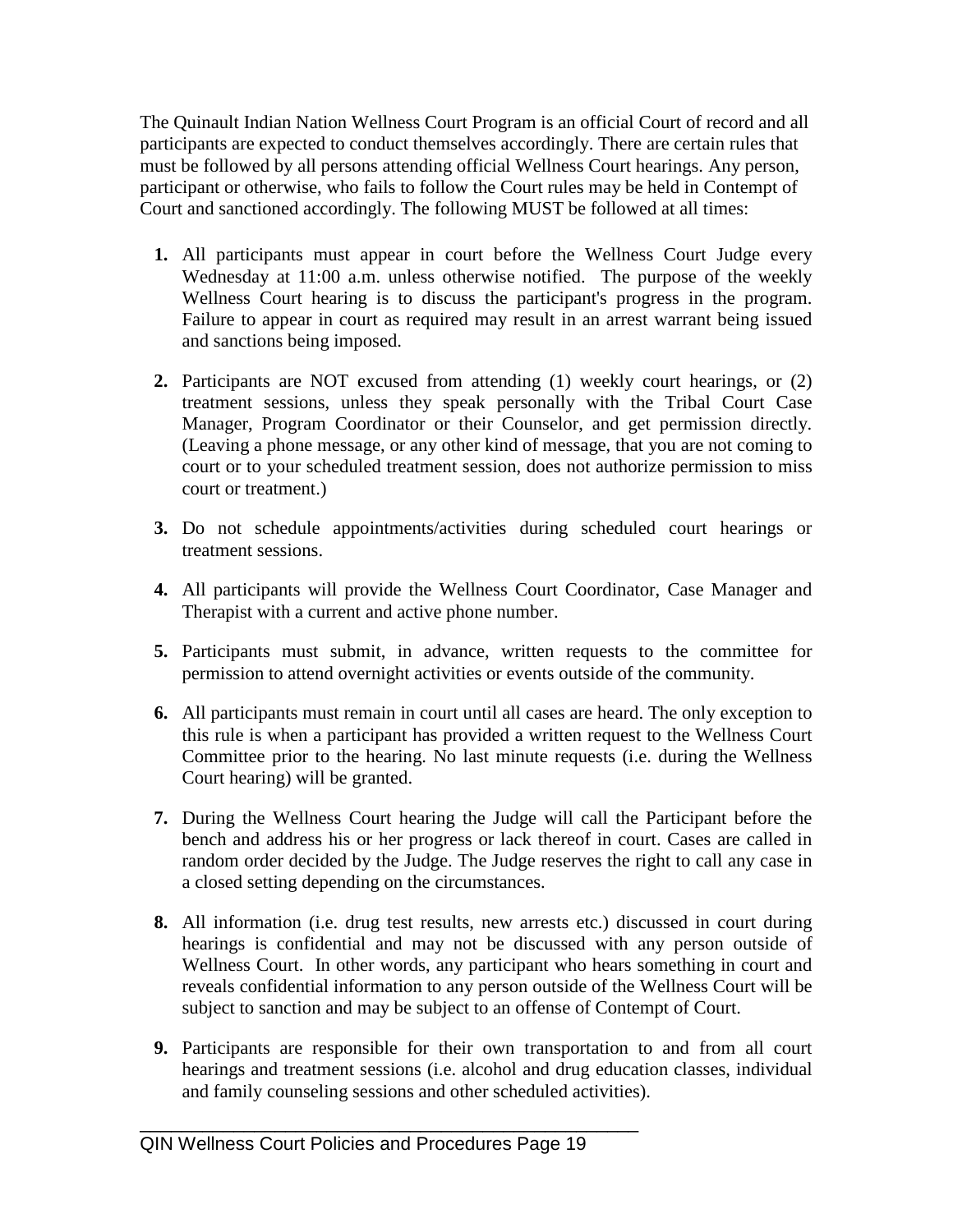- **10.** The participant must attend all weekly scheduled treatment counseling sessions. This includes but is not limited to any and all scheduled recreational activities, alcohol/drug education classes, individual and family counseling sessions. This also includes any other activities or appointments that may be developed during the course of his or her participation in the program.
- **11.** Participants must be on time for all treatment sessions, recreational activities, community work service and weekly court hearings. If late, the participant may not be allowed to attend/participate in a scheduled activity, (i.e., counseling, education classes, group sessions etc.), and will be considered to have missed that session. Contact the Counselor or Case Manager if there is a possibility of tardiness or missed session. Names and phone numbers of emergency contacts will be provided. Generally, only a verified medical matter is a reasonable excuse.
- **12.** The Participant must submit to weekly random drug tests (urine, saliva, breath or other appropriate means of monitoring) to determine if he/she has been using illegal drugs or alcohol. The Participant must submit to testing upon request or as directed by the Wellness Court or Committee Member. The Participant's refusal to provide a sample will be considered a positive test for substance.
- **13.** A positive drug test, refusal to test or failure to immediately respond to a phone call request will be grounds for immediate apprehension and 48 hours incarceration for the first infraction, a minimum of 72 hours for the second and subsequent infractions. Additional sanctions may also be imposed at the next regularly scheduled court hearing.
- **14.** The Participant shall perform a minimum number of community work service in each phase of the program. (The minimum number of community work hours and frequency required is identified in each of the phase requirements).
- **15.** The Participant shall participate in a minimum number of recreation hours in each phase of the program such as weight lifting, biking, yoga, basketball etc. or an alternative activity such as language classes. (The minimum number of recreation/alternative activity hours required is identified in each of the phase requirements).
- **16.** To verify that community work service was performed, a Participant will be required to provide a signed form (Attachment F). Each Participant is responsible for obtaining forms from the Case Manager or Program Coordinator. Participants will present the completed/signed forms to the Case Manager or Program Coordinator by the designated due date. A Participant will NOT be allowed to fill out the form on the day of court.
- **17.** The Participant shall be responsible for the cost of court ordered home electronic monitoring and secure, continuous, remote alcohol monitors.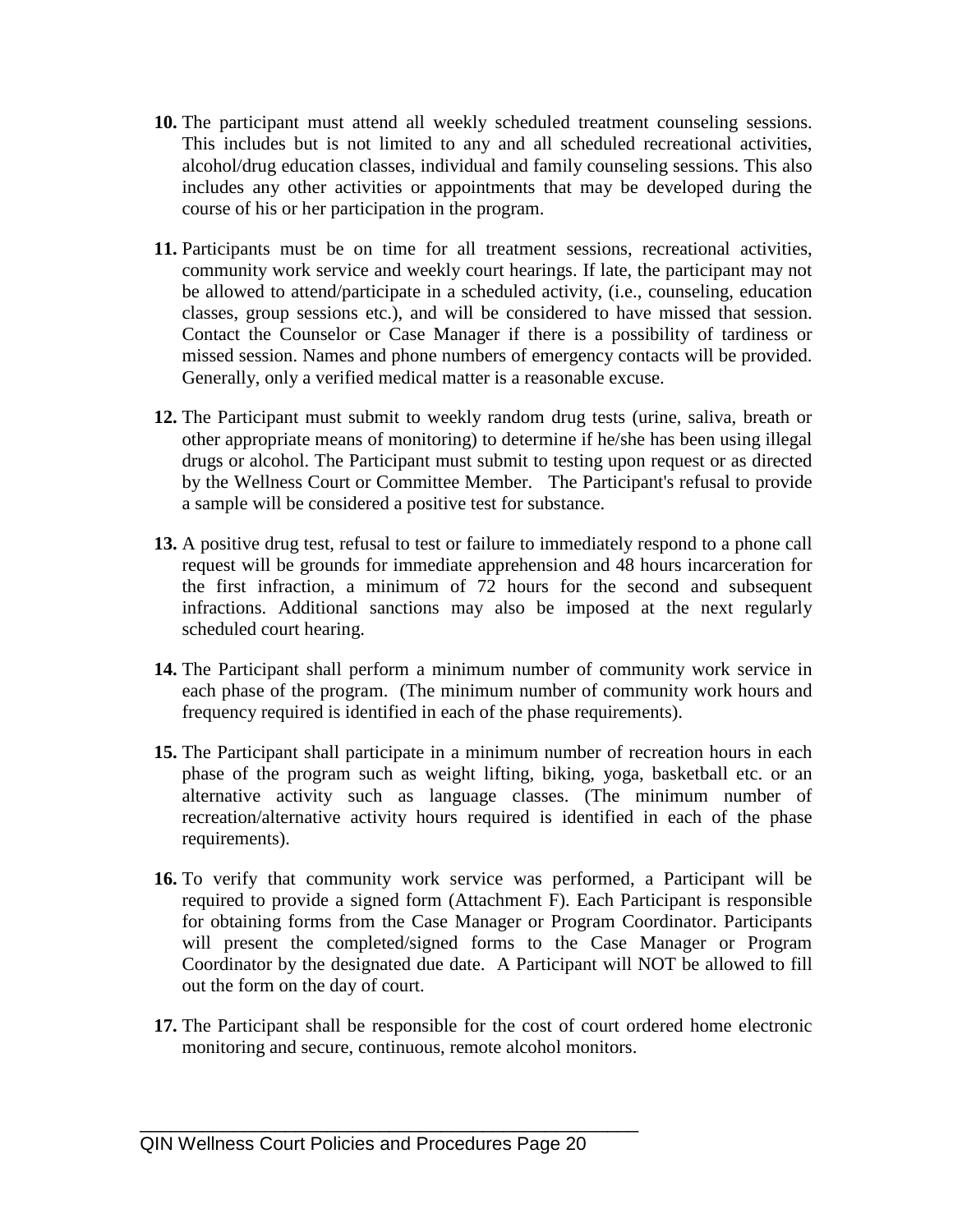- **18.** All Participants are required to comply with a curfew established by the Wellness Court Committee. The Quinault Nation Police Department will monitor curfew and house arrest compliance.
- **19.** Participants must dress appropriately at all times while participating in Wellness Court activities, including Wellness Court hearings, treatment sessions, and recreational activities. Clothing bearing drug or alcohol related themes, gang affiliation, obscene or vulgar messages are considered inappropriate. Clothing such as shorts, cutoff pants, midriff tops, and flip-flops are also considered inappropriate. Accessories such as sunglasses and hats are not to be worn inside the courtroom unless medically required.
- **20.** Participants shall not use profanity and other vulgar or rude language during Wellness Court activities. This includes all court hearings, treatment sessions, community work service, and recreational activities.
- **21.** Violence, harassment, or other inappropriate behavior among participants or other individuals will not be tolerated. Such behavior may result in termination from the program.
- **22.** Participants shall comply with all reasonable commands and directives of the Tribal Court Case Manager, Program Coordinator, Treatment Counselors, Clinical Therapists, Probation Officer, Court Bailiff, Wellness Court Committee members and Police Officer during all Wellness Court activities.
- **23.** Wellness Court terms and conditions (i.e. court appearances, treatment sessions, recreational activities or other court ordered activities) have priority over all other activities, including sports.
- **24.** All Participants must be respectful and courteous to others, including other Participants, their spouses/immediate family, members of the Wellness Court Committee and court staff during all Wellness Court hearings, treatment sessions and recreational activities.
- **25.** The participant will be required to have all program fees/costs paid in full prior to being released from the program. Fees/costs include drug testing, book fees, home electronic monitoring, fines, restitution, incarceration costs, etc.
- **26.** The Participant will provide the Case Manager/Program Coordinator with all prescriptions and over the counter medication information within 72 hours of receipt.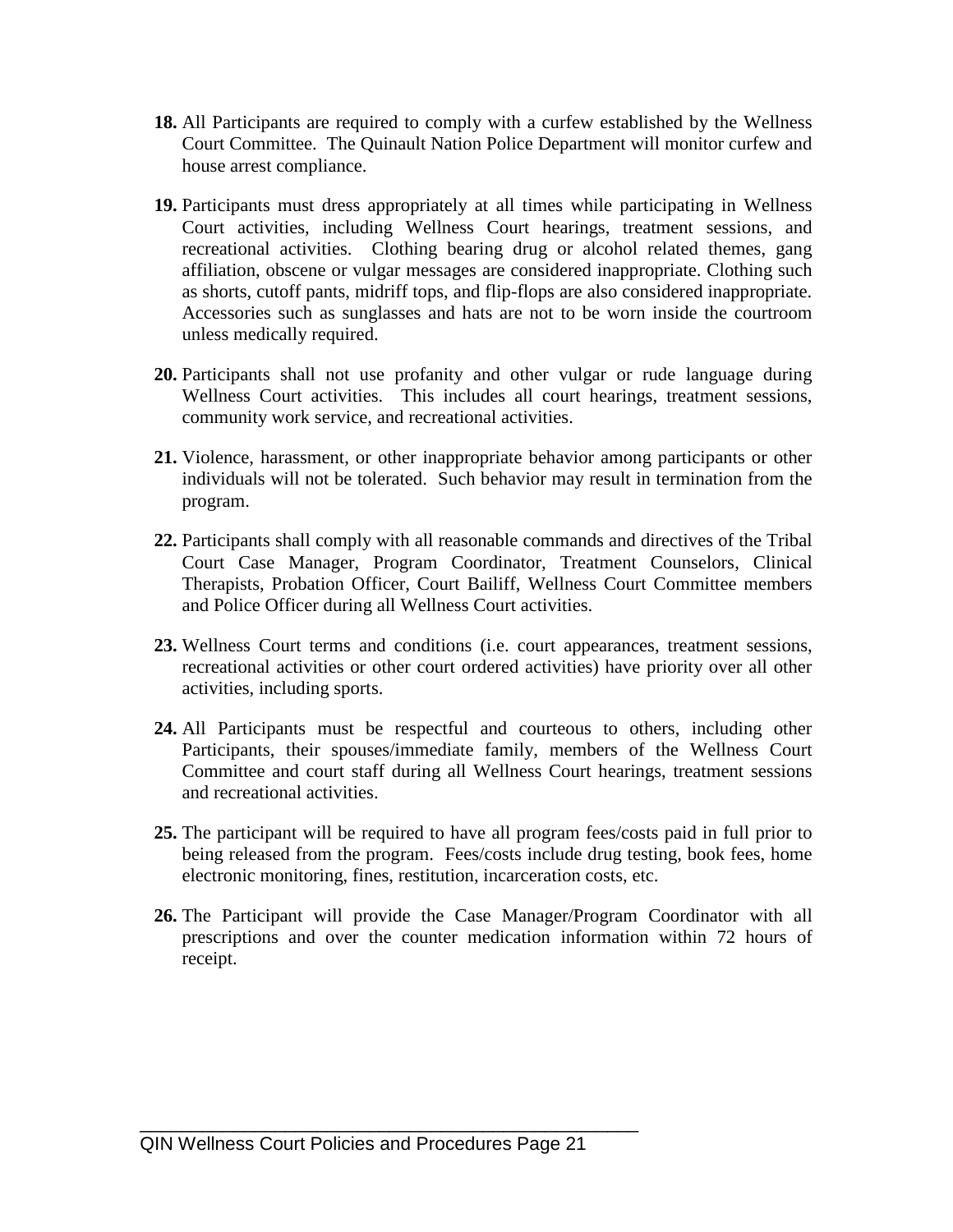## <span id="page-24-0"></span>ATTACHMENT A

Quinault Eligibility Questionnaire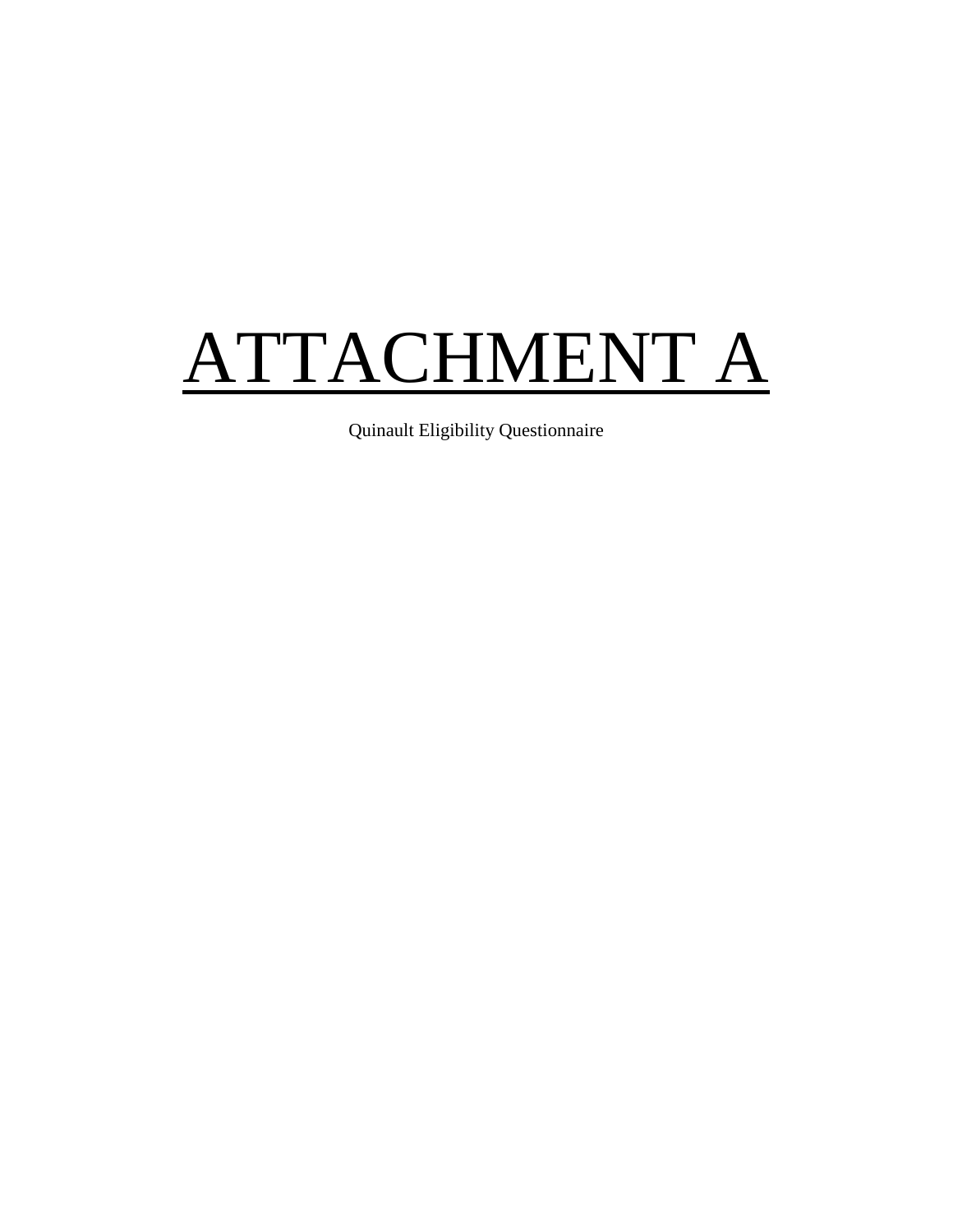

## **QUINAULT INDIAN NATION POLICE DEPARTMEMT**

**136 Cuitan Street PO Box 189 Taholah, WA 98587**

\_\_\_\_\_\_\_\_\_\_\_\_\_\_\_\_\_\_\_\_\_\_\_\_\_\_\_\_\_\_\_\_\_\_\_\_\_\_\_\_\_\_\_\_\_\_\_\_\_\_\_\_\_\_

\_\_\_\_\_\_\_\_\_\_\_\_\_\_\_\_\_\_\_\_\_\_\_\_\_\_\_\_\_\_\_\_\_\_\_\_\_\_\_\_\_\_\_\_\_\_\_\_\_\_\_\_\_

#### **QUESTIONNAIRE REGARDING WELLNESS COURT ELIGIBILITY (TO BE FILLED OUT BY ARRESTING OFFICER)**

DATE OF ARREST: \_\_\_\_\_\_\_\_\_\_\_\_\_\_\_\_\_\_

DEFENDANT'S NAME: \_\_\_\_\_\_\_\_\_\_\_\_\_\_\_\_\_\_\_\_\_\_\_\_\_\_\_\_\_\_\_\_\_\_\_\_\_\_\_\_\_\_\_\_\_\_\_\_\_\_\_\_\_\_\_\_\_\_\_\_

ENROLLED OR ENROLLABLE QUINAULT? \_\_\_\_\_\_\_\_\_\_\_\_\_\_ IF NO, ENROLLED OR ENROLLABLE IN ANY OTHER TRIBE? \_\_\_\_\_\_\_\_\_\_ IF YES, WHICH TRIBE? \_\_\_\_\_\_\_\_\_\_\_\_\_\_

DEFENDANT'S MAILING ADDRESS:

DEFENDANT'S PHYSICAL ADDRESS (if different from mailing address): \_\_\_\_\_\_\_\_\_\_\_\_\_\_\_\_\_\_\_\_\_\_

DEFENDANT'S PHONE NUMBER:

HOW ALCOHOL/DRUGS RELATED TO THE CURRENT INCIDENT?  $\square$  CRIME OF ARREST  $\square$  PERSON UNDER THE INFLUENCE AT TIME OF ARREST  $\Box$  OTHER:

STATEMENTS MADE BY THE DEFENDANT REGARDING CURRENT OR PRIOR DRUG/ALCOHOL USE AND/OR ABUSE: \_\_\_\_\_\_\_\_\_\_\_\_\_\_\_\_\_\_\_\_\_\_\_\_\_\_\_\_\_\_\_\_\_\_\_\_\_\_\_\_\_\_\_\_\_\_\_\_\_\_\_\_\_\_\_\_\_\_\_\_\_\_\_\_\_\_\_\_\_\_\_\_\_\_\_\_

\_\_\_\_\_\_\_\_\_\_\_\_\_\_\_\_\_\_\_\_\_\_\_\_\_\_\_\_\_ \_\_\_\_\_\_\_\_\_\_\_\_\_\_\_\_\_\_\_\_\_\_\_\_\_\_\_\_\_\_

\_\_\_\_\_\_\_\_\_\_\_\_\_\_\_\_\_\_\_\_\_\_\_\_\_\_\_\_\_\_\_\_\_\_\_\_\_\_\_\_\_\_\_\_\_\_\_\_\_\_\_\_\_\_\_\_\_\_\_\_\_\_\_\_\_\_\_\_\_\_\_\_\_\_\_\_\_\_\_\_\_\_ \_\_\_\_\_\_\_\_\_\_\_\_\_\_\_\_\_\_\_\_\_\_\_\_\_\_\_\_\_\_\_\_\_\_\_\_\_\_\_\_\_\_\_\_\_\_\_\_\_\_\_\_\_\_\_\_\_\_\_\_\_\_\_\_\_\_\_\_\_\_\_\_\_\_\_\_\_\_\_\_\_\_ \_\_\_\_\_\_\_\_\_\_\_\_\_\_\_\_\_\_\_\_\_\_\_\_\_\_\_\_\_\_\_\_\_\_\_\_\_\_\_\_\_\_\_\_\_\_\_\_\_\_\_\_\_\_\_\_\_\_\_\_\_\_\_\_\_\_\_\_\_\_\_\_\_\_\_\_\_\_\_\_\_\_ \_\_\_\_\_\_\_\_\_\_\_\_\_\_\_\_\_\_\_\_\_\_\_\_\_\_\_\_\_\_\_\_\_\_\_\_\_\_\_\_\_\_\_\_\_\_\_\_\_\_\_\_\_\_\_\_\_\_\_\_\_\_\_\_\_\_\_\_\_\_\_\_\_\_\_\_\_\_\_\_\_\_

PLEASE ATTACH A PRINTOUT OF POLICE INVOLVEMENTS

Date **Date** Arresting Officer's Signature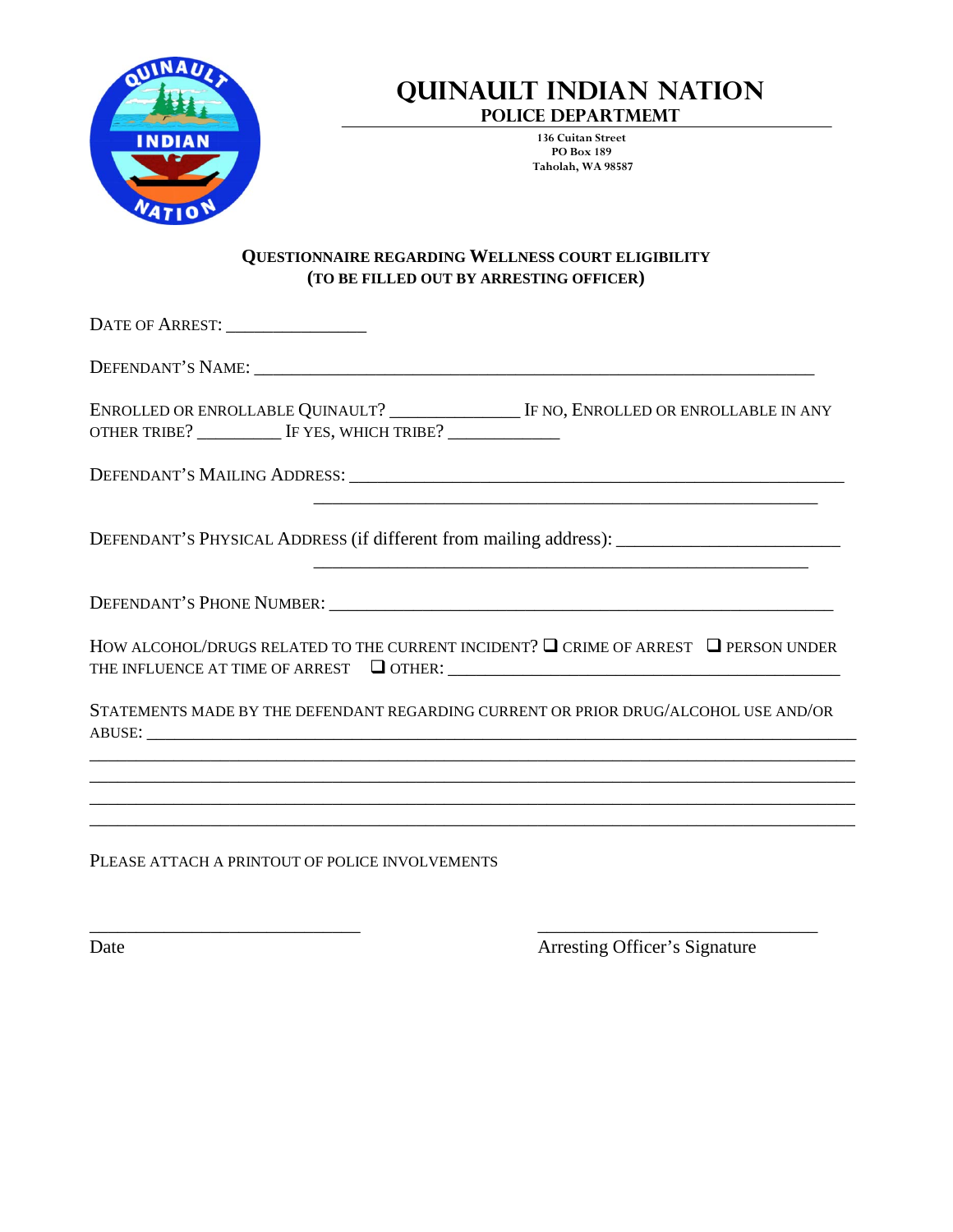## <span id="page-26-0"></span>ATTACHMENT B

Notice of Wellness Court Eligibility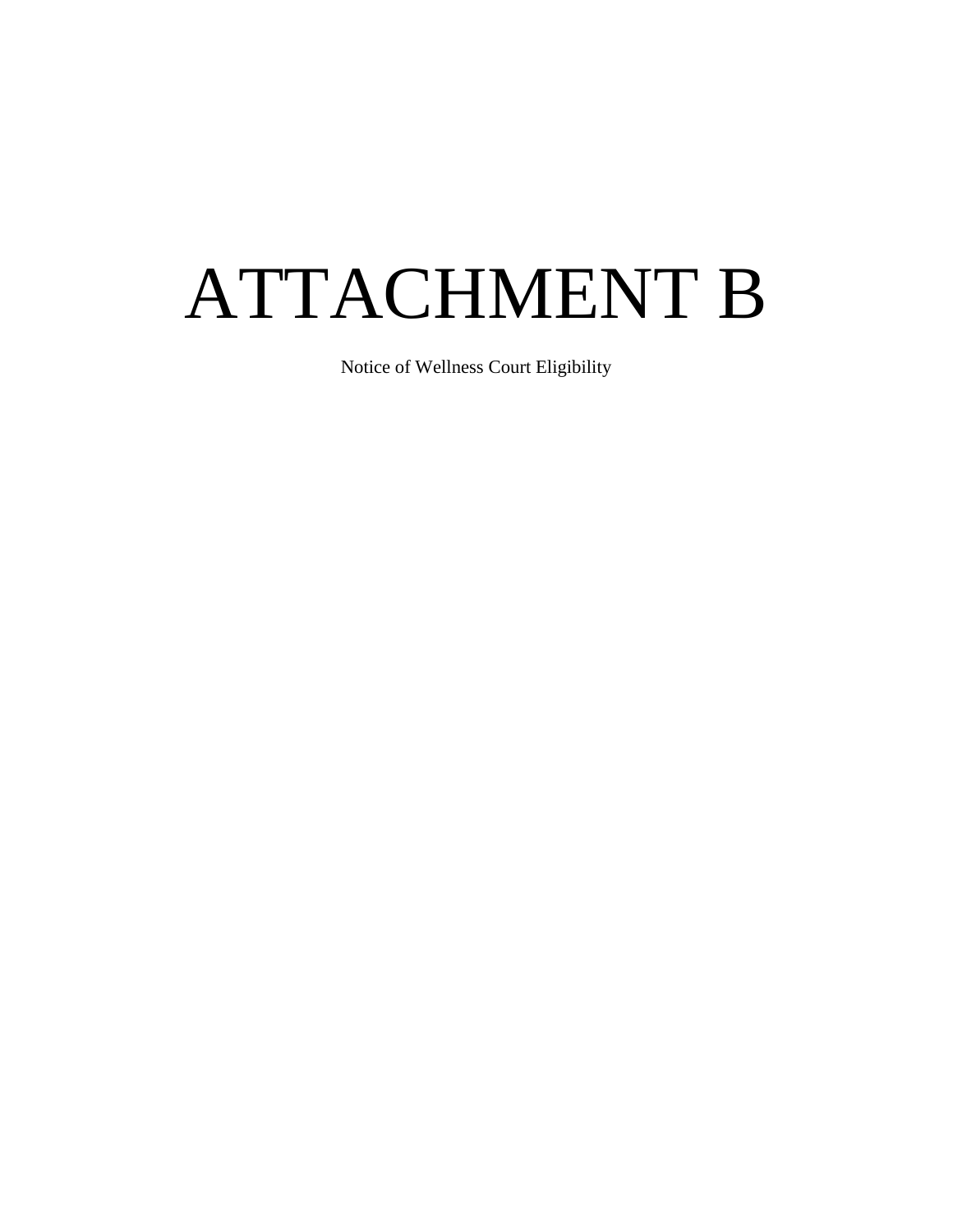| 1                   |                                                                                                              |                                                       |
|---------------------|--------------------------------------------------------------------------------------------------------------|-------------------------------------------------------|
| $\overline{2}$      |                                                                                                              |                                                       |
| 3                   |                                                                                                              |                                                       |
| 4                   |                                                                                                              |                                                       |
| 5                   |                                                                                                              |                                                       |
| 6                   |                                                                                                              |                                                       |
| $\overline{7}$<br>8 | IN THE QUINAULT TRIBAL COURT<br><b>QUINAULT INDIAN NATION</b>                                                |                                                       |
| 9                   | QUINAULT INDIAN NATION,                                                                                      |                                                       |
| 10                  | Plaintiff,<br>VS.                                                                                            | No.:                                                  |
| 11                  |                                                                                                              | <b>NOTICE OF WELLNESS COURT</b><br><b>ELIGIBILITY</b> |
| 12                  | Defendant.                                                                                                   |                                                       |
| 13                  | DOB:                                                                                                         |                                                       |
| 14                  |                                                                                                              |                                                       |
| 15                  | COMES NOW the Quinault Indian Nation, by and through its prosecutor, □ Amanda Kleespie                       |                                                       |
| 16                  | $\Box$ Brett Colacurcio, and hereby provides notice to the Court that the above named defendant is           |                                                       |
| 17                  | eligible for Wellness Court $\square$ diversion $\square$ post-adjudication program. This Notice is provided |                                                       |
| 18                  | upon initial review of the available criminal history, prior involvement in the Wellness Court               |                                                       |
| 19                  | program, and review of the current offense or violation.                                                     |                                                       |
| 20                  | SIGNED this $\_\_\_\_$ day of $\_\_\_\_\_$ , 20 $\_\_\_\_\$ .                                                |                                                       |
| 21                  |                                                                                                              |                                                       |
| 22                  |                                                                                                              |                                                       |
| 23                  |                                                                                                              | Prosecutor, Quinault Indian Nation                    |
| 24                  |                                                                                                              |                                                       |
| 25                  |                                                                                                              |                                                       |
|                     |                                                                                                              |                                                       |
|                     | NOTICE OF WELLNESS COURT ELIGIBILITY                                                                         |                                                       |

Ш

Н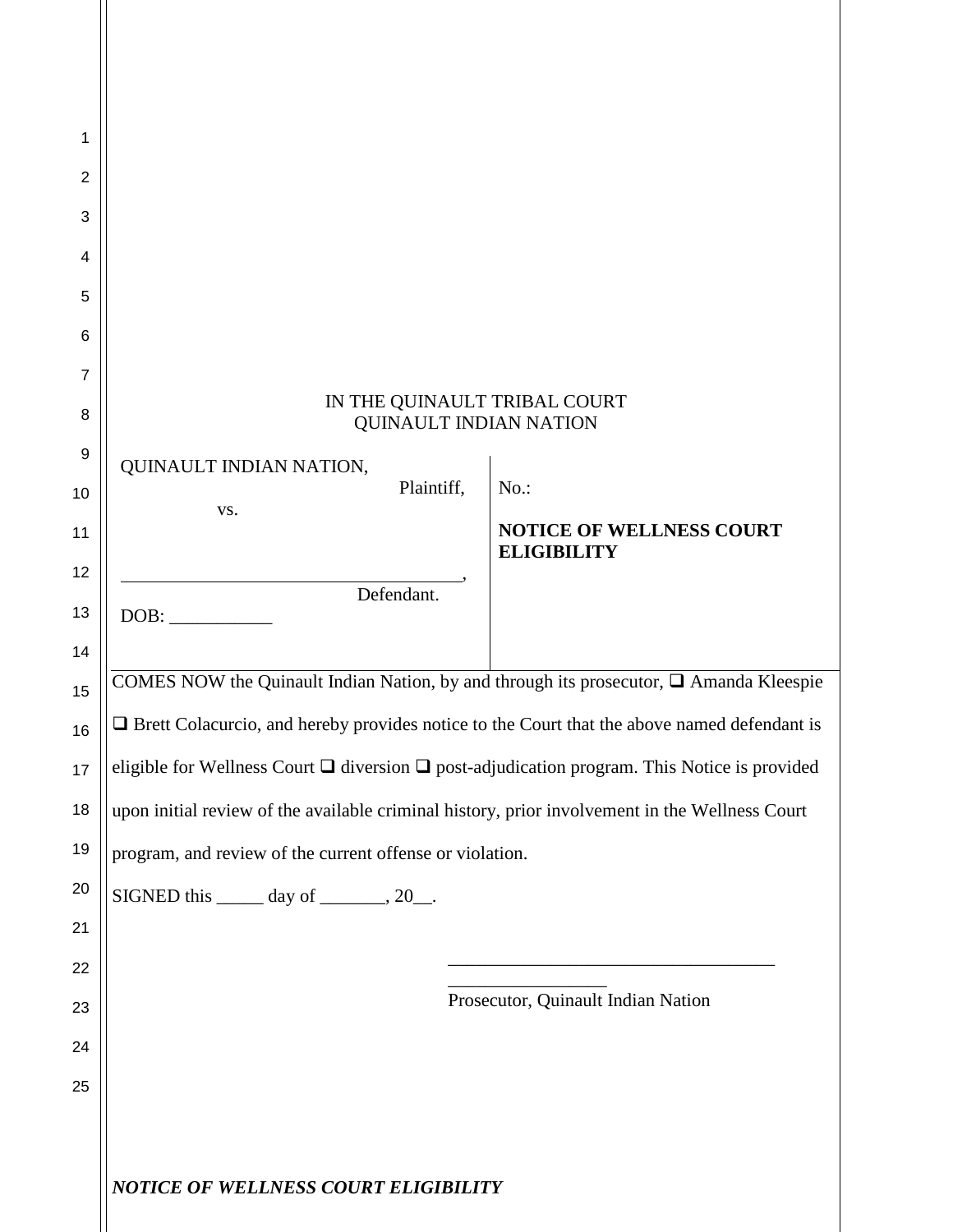# <span id="page-28-0"></span>ATTACHMENT C

Limited Release of Information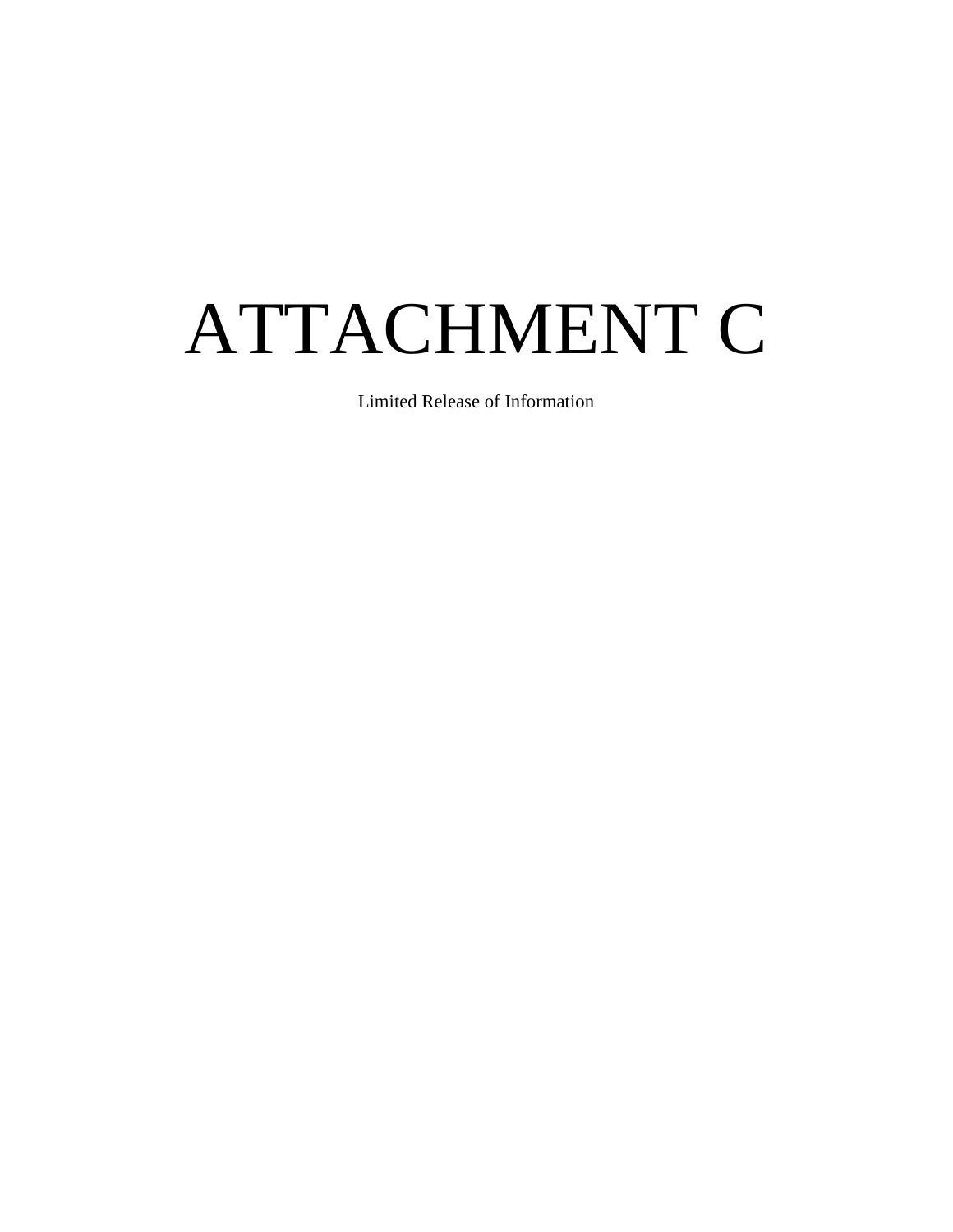#### LIMITED AUTHORIZATION TO RELEASE INFORMATION

|                                                                                                                                                                                                                                                                                              |                                                               | Date of Birth:                                                                                                                                                 |
|----------------------------------------------------------------------------------------------------------------------------------------------------------------------------------------------------------------------------------------------------------------------------------------------|---------------------------------------------------------------|----------------------------------------------------------------------------------------------------------------------------------------------------------------|
| I REQUEST AND AUTHORIZE:                                                                                                                                                                                                                                                                     |                                                               |                                                                                                                                                                |
| <b>Quinault Chemical Dependency</b><br><b>Exercise Prosecuting Attorney</b><br>Probation Officer<br>Quinault Tribal Court<br>(Specify)                                                                                                                                                       |                                                               | Roger Saux Behavioral Health Center<br>Defense Attorney<br>Roger Saux Health Center<br>Domestic Violence Prevention Program<br><b>Quinault Family Services</b> |
| TO RELEASE AND/OR EXCHANGE INFORMATION/RECORDS WITH:                                                                                                                                                                                                                                         |                                                               |                                                                                                                                                                |
| <b>QUINAULT WELLNESS COURT</b><br>P.O. BOX 189<br>TAHOLAH, WA 98587<br>TELEPHONE: (360) 276-8211 ext 222<br>YOU MAY USE OR DISCLOSE THE FOLLOWING INFORMATION (check all that apply):<br>__Identifying information<br><b>Ceneral Progress Report*</b><br>Treatment plan<br>Attendance Report | Diagnosis<br>Discharge summary<br><b>Current Medications</b>  |                                                                                                                                                                |
| *Progress report does not include session notes: it is a summary of progress only.                                                                                                                                                                                                           |                                                               |                                                                                                                                                                |
| REASON(S) FOR AUTHORIZATION:                                                                                                                                                                                                                                                                 | For determination of participation in Quinault Wellness Court |                                                                                                                                                                |
| <b>MY RIGHTS</b>                                                                                                                                                                                                                                                                             |                                                               |                                                                                                                                                                |
| health care information for a third party.                                                                                                                                                                                                                                                   |                                                               | I do have to sign an authorization form: (1) to take part in research study or (2) to receive health care when the purpose is to create                        |

I may revoke this authorization in writing. If I did, it would not affect any actions already taken based upon this authorization. I may not be able to revoke this authorization if its purpose was to obtain insurance. Two ways to revoke this authorization:: (1) fill out a revocation form, available at the Health care facility, or (2) Writ a letter to the custodian of records.

Once health care information is disclosed, the person or organization that receives it may re-disclose it. Privacy laws may no longer apply.

I further authorize the sending of any of these records to QUINAULT WELLNESS COURT

Signature:\_\_\_\_\_\_\_\_\_\_\_\_\_\_\_\_\_\_\_\_\_\_\_\_\_\_\_\_\_\_\_\_\_\_\_\_\_\_\_\_\_\_\_\_ Date signed: \_\_\_\_\_\_\_\_\_\_\_\_\_\_\_\_\_\_\_\_\_

Print Name: \_\_\_\_\_\_\_\_\_\_\_\_\_\_\_\_\_\_\_\_\_\_\_\_\_\_\_\_\_\_\_\_\_\_\_\_\_\_\_\_\_\_\_\_\_\_\_\_\_\_\_\_\_\_\_\_\_\_\_

A Copy of this authorization shall have the same effect as the original.

THIS AUTHORIZATION EXPIRES 90 AFTER THE DATE THAT IT IS SIGNED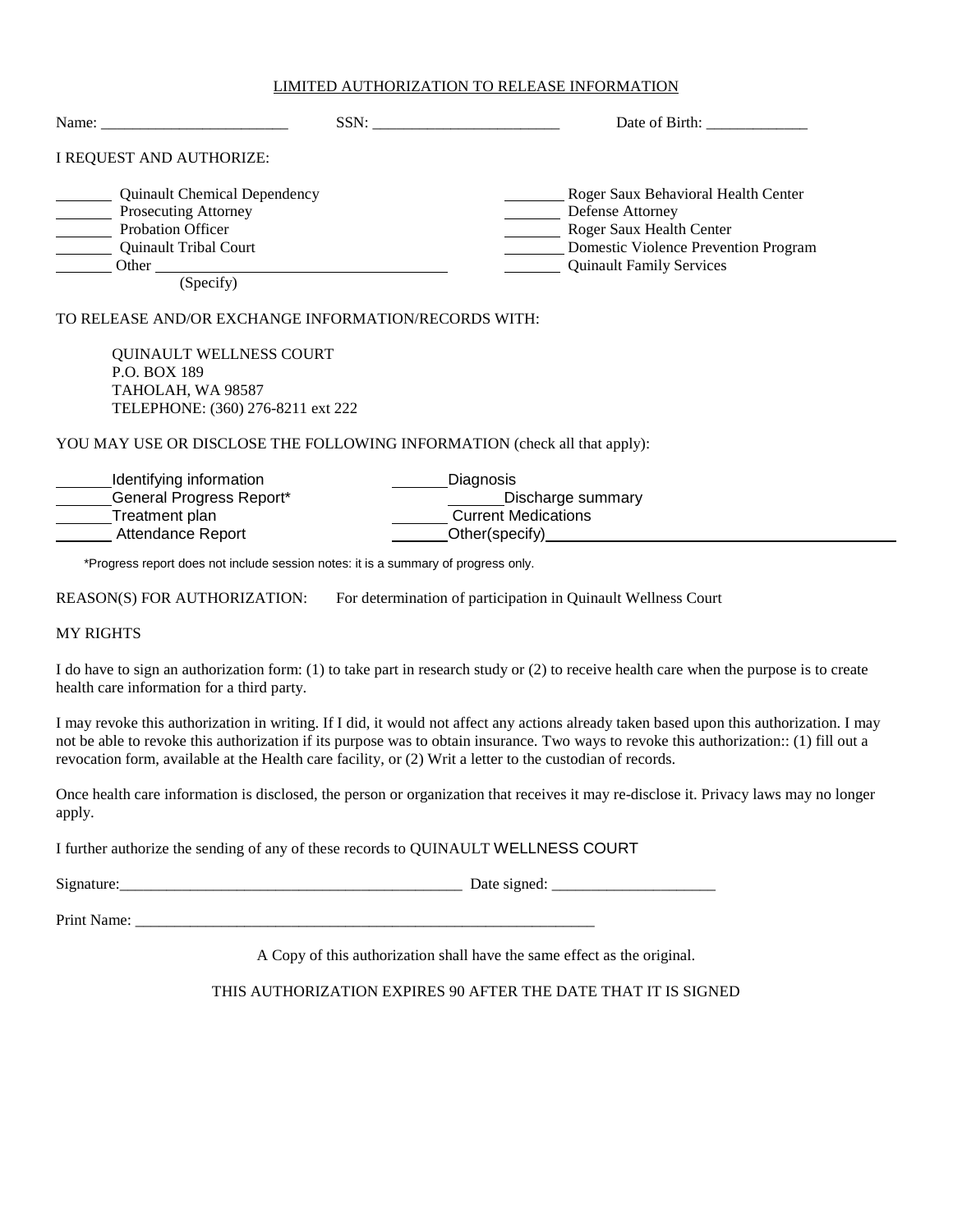# <span id="page-30-0"></span>ATTACHMENT D

Wellness Court Eligibility Form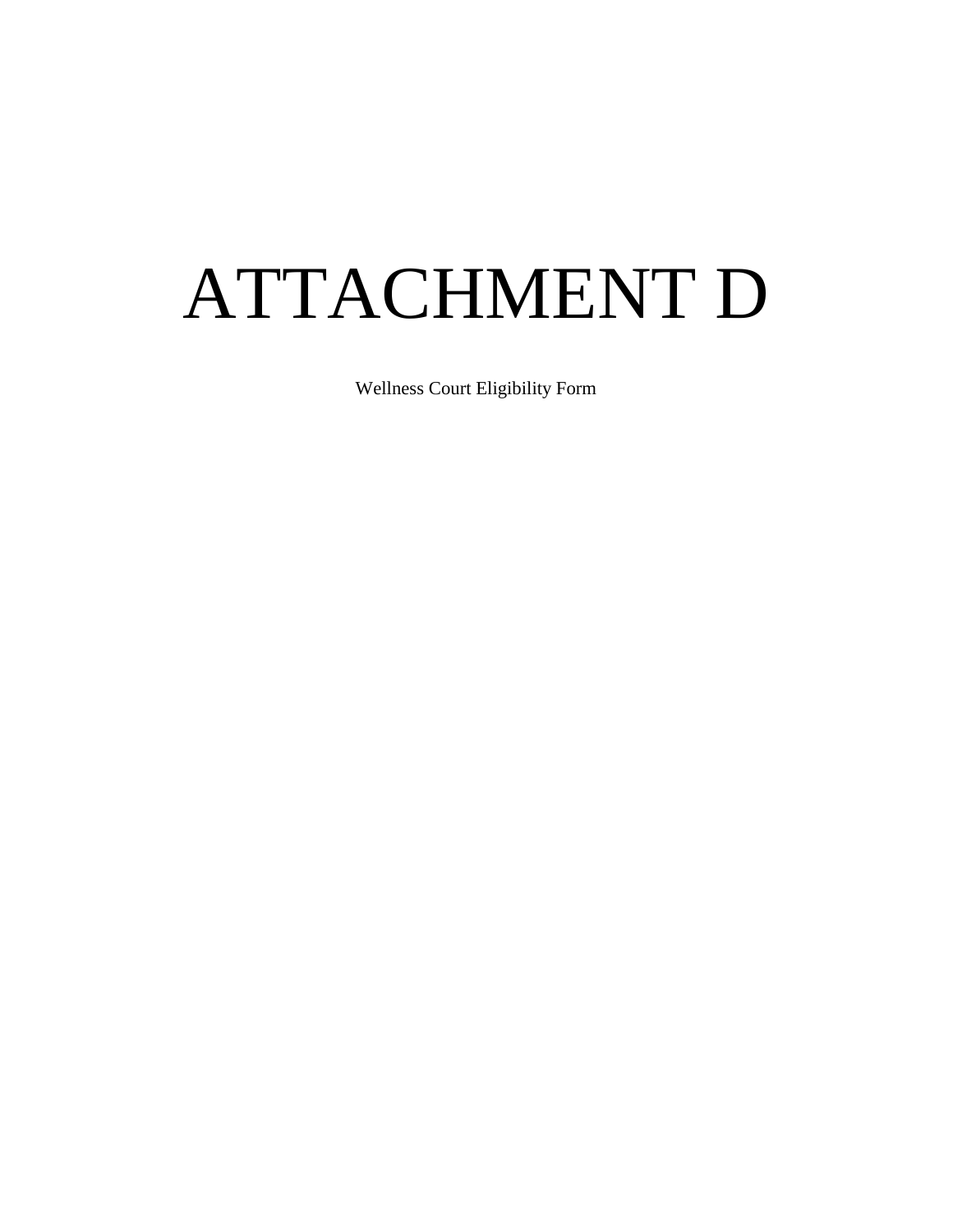

## **QUINAULT INDIAN NATION WELLNESS COURT**

**136 Cuitan Street PO Box 189 Taholah, WA 98587 Phone: 360-276-8215 ext. 222**

#### **WELLNESS COURT ELIGIBILITY**

DEFENDANT'S NAME: ENROLLED OR ENROLLABLE QUINAULT? \_\_\_\_\_\_\_\_\_\_\_\_\_\_ IF NO, ENROLLED OR ENROLLABLE IN ANY OTHER TRIBE? \_\_\_\_\_\_\_\_\_\_ IF YES, WHICH TRIBE? \_\_\_\_\_\_\_\_\_\_\_\_\_ DEFENDANT'S MAILING ADDRESS: \_\_\_\_\_\_\_\_\_\_\_\_\_\_\_\_\_\_\_\_\_\_\_\_\_\_\_\_\_\_\_\_\_\_\_\_\_\_\_\_\_\_\_\_\_\_\_\_\_\_ \_\_\_\_\_\_\_\_\_\_\_\_\_\_\_\_\_\_\_\_\_\_\_\_\_\_\_\_\_\_\_\_\_\_\_\_\_\_\_\_\_\_\_\_\_\_\_\_\_\_\_\_\_\_ DEFENDANT'S PHYSICAL ADDRESS (if different from mailing address): \_\_\_\_\_\_\_\_\_\_\_\_\_\_\_\_\_\_\_\_\_\_\_\_\_\_\_\_\_\_\_\_\_\_\_\_\_\_\_\_\_\_\_\_\_\_\_\_\_\_\_\_\_ DEFENDANT'S PHONE NUMBER: \_\_\_\_\_\_\_\_\_\_\_\_\_\_\_\_\_\_\_\_\_\_\_\_\_\_\_\_\_\_\_\_\_\_\_\_\_\_\_\_\_\_\_\_\_\_\_\_\_\_\_ ELIGIBLE FOR DRUG COURT PARTICIPATION? YES, ( DIVERSION POST ADJUDICATION) START DATE: \_\_\_\_\_\_\_\_\_\_\_\_\_\_  $\square$  No, reason for ineligibility:  $\square$ \_\_\_\_\_\_\_\_\_\_\_\_\_\_\_\_\_\_\_\_\_\_\_\_\_\_\_\_\_\_\_\_\_\_\_\_\_\_\_\_\_\_\_\_\_\_\_\_\_\_\_\_\_\_\_\_\_\_\_\_\_\_\_\_\_\_\_\_\_\_\_\_\_\_\_\_\_\_ \_\_\_\_\_\_\_\_\_\_\_\_\_\_\_\_\_\_\_\_\_\_\_\_\_\_\_\_\_\_\_\_\_\_\_\_\_\_\_\_\_\_\_\_\_\_\_\_\_\_\_\_\_\_\_\_\_\_\_\_\_\_\_\_\_\_\_\_\_\_\_\_\_\_\_\_\_\_ \_\_\_\_\_\_\_\_\_\_\_\_\_\_\_\_\_\_\_\_\_\_\_\_\_\_\_\_\_\_\_\_\_\_\_\_\_\_\_\_\_\_\_\_\_\_\_\_\_\_\_\_\_\_\_\_\_\_\_\_\_\_\_\_\_\_\_\_\_\_\_\_\_\_\_\_\_\_

NOTIFICATION REGARDING ELIGIBILITY SENT? Attach documentation of notification  $\Box$  Defendant – Date:

 $\Box$  Prosecutor – method of delivery  $\Box$  e-mail  $\Box$  mail  $\Box$  interoffice mail – Date:

Defense attorney – method of delivery e-mail mail interoffice mail – Date: \_\_\_\_\_\_\_\_

Probation – method of delivery e-mail mail interoffice mail – Date: \_\_\_\_\_\_\_\_\_\_\_\_\_

 $\overline{\phantom{a}}$  , and the contract of the contract of the contract of the contract of the contract of the contract of the contract of the contract of the contract of the contract of the contract of the contract of the contrac Date Wellness Court Case Manager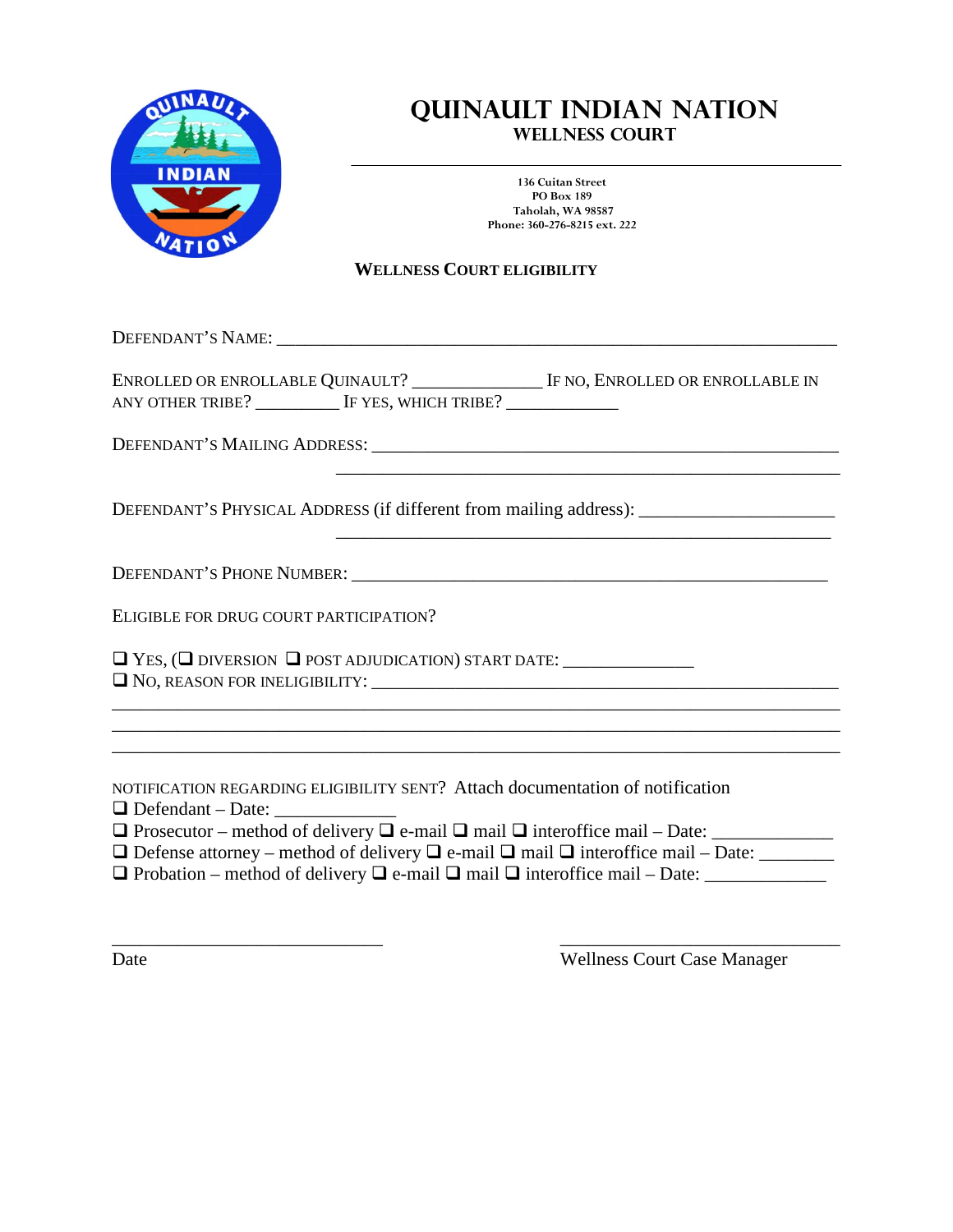## <span id="page-32-0"></span>ATTACHMENT E

Wellness Court Application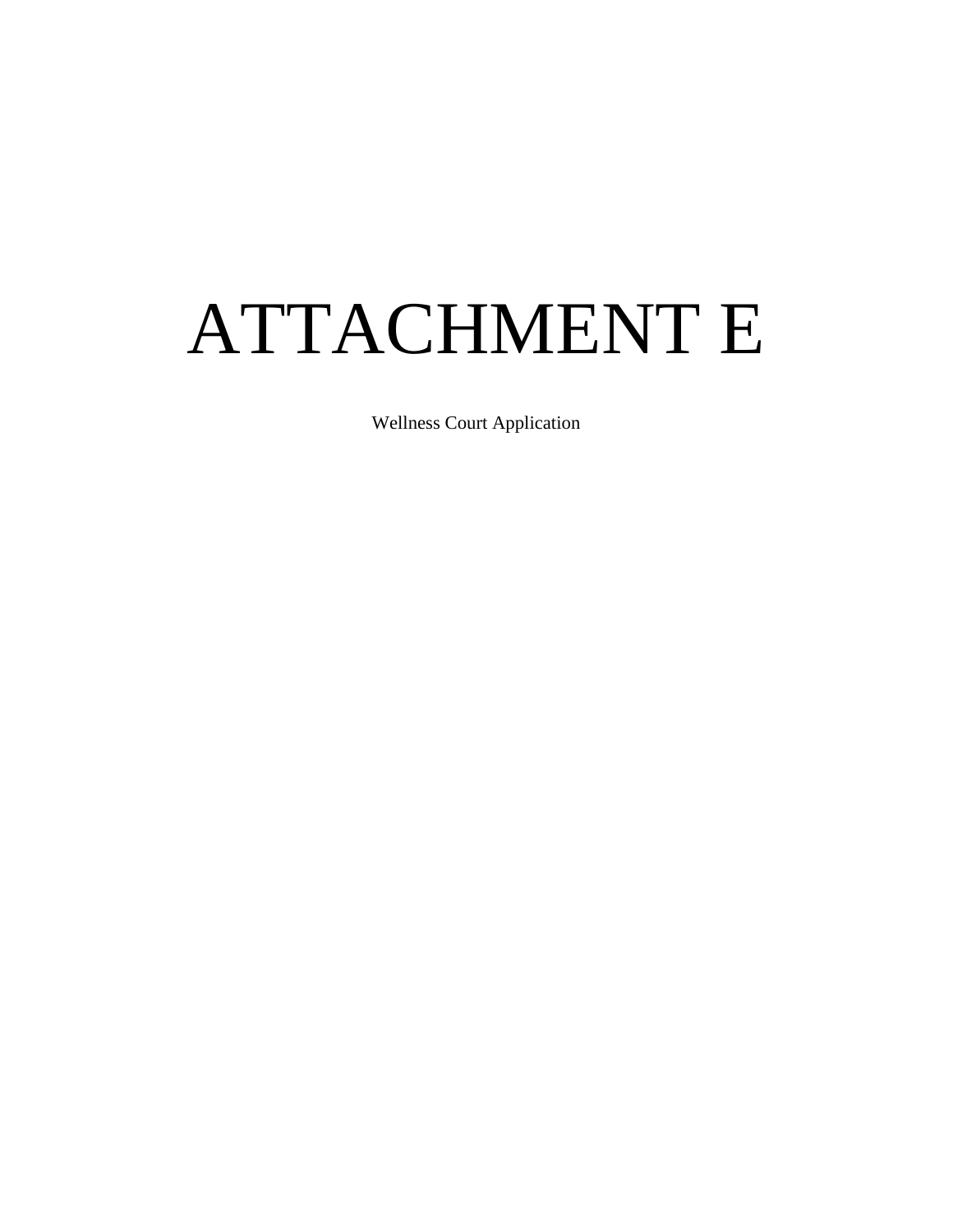

## **QUINAULT INDIAN NATION**

**136 Cuitan Street WELLNESS COURT**

**PO Box 189 Taholah, WA 98587 Phone: 360-276-8215 ext. 222**

#### **WELLNESS COURT PARTICIPANT APPLICATION**

Please read each question carefully before answering. Failure to complete all required Wellness Court forms accurately will delay the processing of your application. False or misleading information will be treated as a false statement subjecting you to exclusion from the Program.

#### **IDENTIFYING INFORMATION:**

|                                           | Currently living: Alone _______ Spouse/Significant Other _______ Roommate _______ Parent(s) ______ |
|-------------------------------------------|----------------------------------------------------------------------------------------------------|
|                                           |                                                                                                    |
|                                           |                                                                                                    |
|                                           |                                                                                                    |
| <b>SUBSTANCE ABUSE HISTORY/TREATMENT:</b> |                                                                                                    |
|                                           |                                                                                                    |
|                                           |                                                                                                    |
|                                           |                                                                                                    |

#### **PROBLEMS RELATED TO SUBSTANCE ABUSE:**

Have you ever experienced a blackout?  $\Box$  Yes  $\Box$  No Have you noticed an increase or decrease in tolerance to achieve desire effect?  $\Box$  Yes  $\Box$  No Have you ever taken a substance in larger amounts over a longer period than what was intended?  $\Box$  Yes  $\Box$  No Have you ever experienced withdrawal symptoms?  $\Box$  Yes  $\Box$  No Have you ever spent a great deal of time in activities necessary to obtain the substance/ recovery from its effects?  $\Box$  Yes  $\Box$  No Has there been a persistent desire or unsuccessful effort to cut down or control your substance use?  $\Box$  Yes  $\Box$  No Have you given up social, occupational, or recreational activities because of your substance use?  $\Box$  Yes  $\Box$  No Do you continue to use despite knowledge of having a persistent or recurrent physical or psychological problem that is likely to have been caused by the substance (e.g., continued drinking despite a medical warning that drinking would make a physical condition worse?)  $\Box$  Yes  $\Box$  No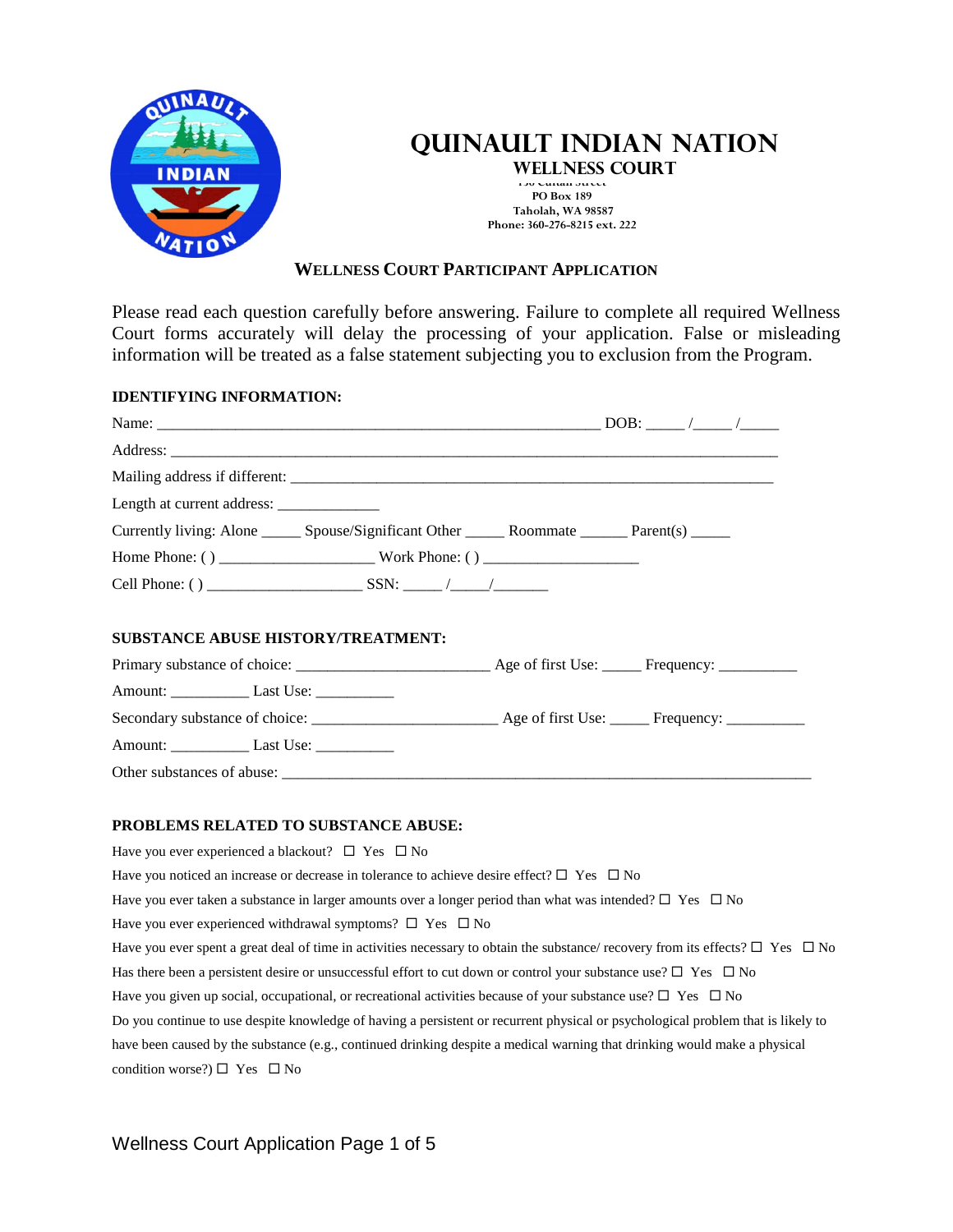Have you ever participated in treatment?  $\Box$  Yes  $\Box$  No If yes, please list the type(s) of treatment and approximate date(s):

\_\_\_\_\_\_\_\_\_\_\_\_\_\_\_\_\_\_\_\_\_\_\_\_\_\_\_\_\_\_\_\_\_\_\_\_\_\_\_\_\_\_\_\_\_\_\_\_\_\_\_\_\_\_\_\_\_\_\_\_\_\_\_\_\_\_\_\_\_\_\_\_\_\_\_\_\_\_\_\_\_\_\_\_\_\_

|                                                                                                                                                                           | Have you ever used substances intravenously? $\square$ Yes $\square$ No When ______________                |                                                                                                                                                                                                                                                                                                                                     |
|---------------------------------------------------------------------------------------------------------------------------------------------------------------------------|------------------------------------------------------------------------------------------------------------|-------------------------------------------------------------------------------------------------------------------------------------------------------------------------------------------------------------------------------------------------------------------------------------------------------------------------------------|
|                                                                                                                                                                           |                                                                                                            |                                                                                                                                                                                                                                                                                                                                     |
|                                                                                                                                                                           |                                                                                                            |                                                                                                                                                                                                                                                                                                                                     |
|                                                                                                                                                                           |                                                                                                            | Have you ever taken any type of medication to assist with your sobriety? (Antabuse, Saboxone, etc.)                                                                                                                                                                                                                                 |
|                                                                                                                                                                           |                                                                                                            |                                                                                                                                                                                                                                                                                                                                     |
| <b>EDUCATIONAL HISTORY:</b>                                                                                                                                               |                                                                                                            |                                                                                                                                                                                                                                                                                                                                     |
|                                                                                                                                                                           |                                                                                                            | Level of Education: HS Diploma _____ GED_____ HSED _____ Year Completed _____                                                                                                                                                                                                                                                       |
|                                                                                                                                                                           |                                                                                                            |                                                                                                                                                                                                                                                                                                                                     |
|                                                                                                                                                                           |                                                                                                            | Are you currently enrolled in any educational or skill development program? $\Box$ Yes $\Box$ No                                                                                                                                                                                                                                    |
|                                                                                                                                                                           | Have you ever been diagnosed with a learning disability? $\square$ Yes $\square$ No                        |                                                                                                                                                                                                                                                                                                                                     |
|                                                                                                                                                                           |                                                                                                            |                                                                                                                                                                                                                                                                                                                                     |
|                                                                                                                                                                           | FINANCIAL STATUS & EMPLOYMENT HISTORY:<br>Do you receive any public assistance? $\square$ Yes $\square$ No |                                                                                                                                                                                                                                                                                                                                     |
|                                                                                                                                                                           |                                                                                                            | Are you currently employed? $\Box$ Yes $\Box$ No. If yes, about how many times per week? ______. Length of time at<br>current job? _______ Current Job site: _____________________ Salary/Wages: ________ □Hourly □ Monthly □ Yearly<br>If no current employment, $\Box$ Unemployed, but seeking $\Box$ Unemployed, but not seeking |
|                                                                                                                                                                           |                                                                                                            |                                                                                                                                                                                                                                                                                                                                     |
|                                                                                                                                                                           |                                                                                                            |                                                                                                                                                                                                                                                                                                                                     |
|                                                                                                                                                                           |                                                                                                            |                                                                                                                                                                                                                                                                                                                                     |
| General Relief? □ Yes □ No<br>Social Security? $\square$ Yes $\square$ No<br>$SSI? \Box Yes \Box No$<br>Health Insurance? Yes______ No ______<br><b>Monthly Expenses:</b> |                                                                                                            |                                                                                                                                                                                                                                                                                                                                     |
|                                                                                                                                                                           |                                                                                                            | Loans ____________________Child Care ___________________Child Support ______________________________                                                                                                                                                                                                                                |

\_\_\_\_\_\_\_\_\_\_\_\_\_\_\_\_\_\_\_\_\_\_\_\_\_\_\_\_\_\_\_\_\_\_\_\_\_\_\_\_\_\_\_\_\_\_\_\_\_\_\_\_\_\_\_\_\_\_\_\_\_\_\_\_\_\_\_\_\_\_\_\_\_\_\_\_\_\_\_\_\_\_\_\_\_\_\_\_\_\_\_\_\_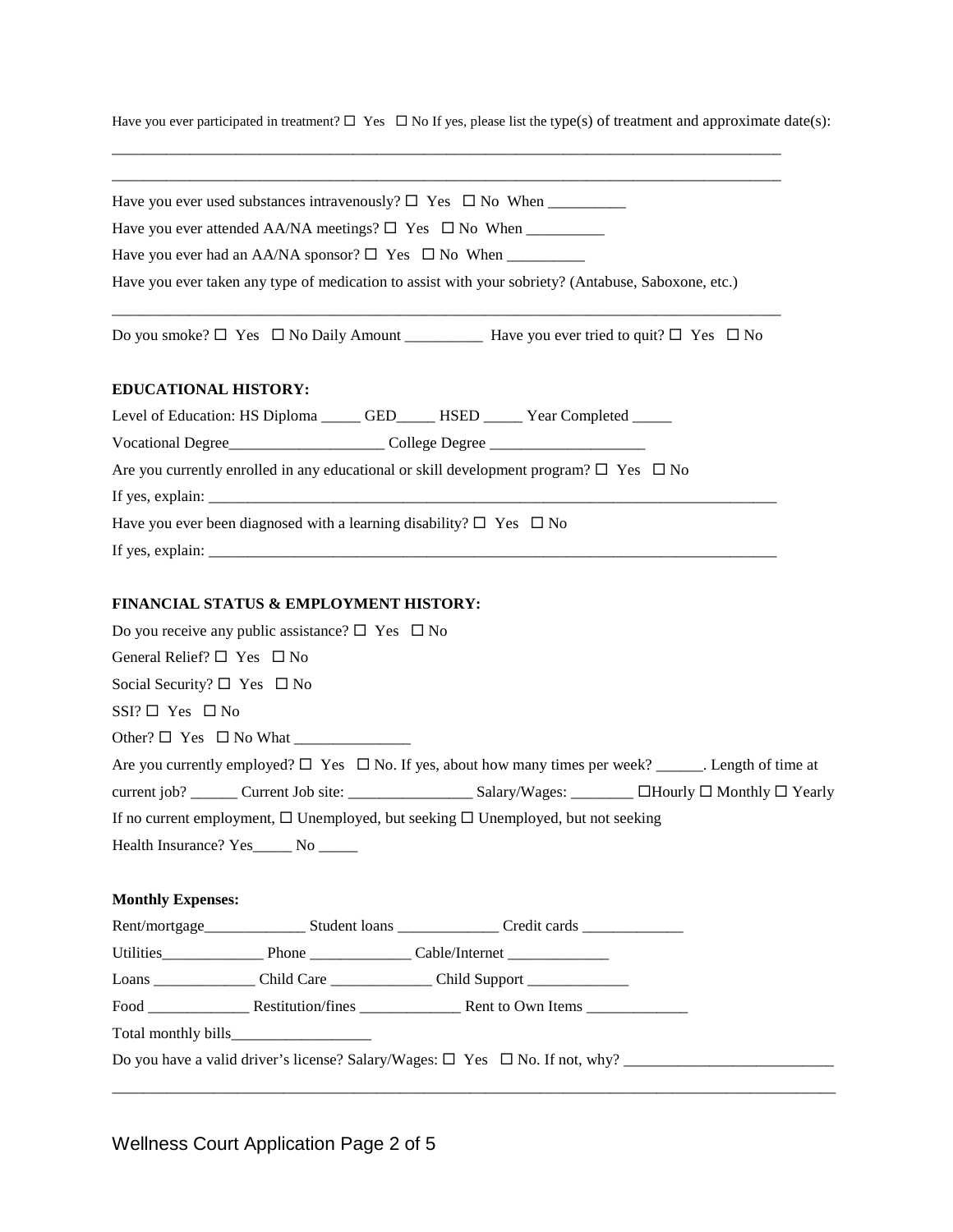#### **MILITARY HISTORY:**

| <b>FAMILY &amp; SOCIAL HISTORY:</b>                                                              |                                                 |                                                                                                                                                                                                                                                                                                                                         |  |
|--------------------------------------------------------------------------------------------------|-------------------------------------------------|-----------------------------------------------------------------------------------------------------------------------------------------------------------------------------------------------------------------------------------------------------------------------------------------------------------------------------------------|--|
|                                                                                                  |                                                 |                                                                                                                                                                                                                                                                                                                                         |  |
|                                                                                                  |                                                 |                                                                                                                                                                                                                                                                                                                                         |  |
|                                                                                                  |                                                 |                                                                                                                                                                                                                                                                                                                                         |  |
|                                                                                                  |                                                 |                                                                                                                                                                                                                                                                                                                                         |  |
|                                                                                                  |                                                 |                                                                                                                                                                                                                                                                                                                                         |  |
|                                                                                                  |                                                 |                                                                                                                                                                                                                                                                                                                                         |  |
|                                                                                                  |                                                 |                                                                                                                                                                                                                                                                                                                                         |  |
|                                                                                                  |                                                 |                                                                                                                                                                                                                                                                                                                                         |  |
| Sibling(s) Names and Locations:                                                                  |                                                 |                                                                                                                                                                                                                                                                                                                                         |  |
|                                                                                                  |                                                 |                                                                                                                                                                                                                                                                                                                                         |  |
| Have you discussed the option of participating in Wellness Court with any family members?        |                                                 |                                                                                                                                                                                                                                                                                                                                         |  |
|                                                                                                  |                                                 |                                                                                                                                                                                                                                                                                                                                         |  |
| Family History of Alcoholism/Substance abuse or addiction: $\Box$ Yes $\Box$ No                  |                                                 |                                                                                                                                                                                                                                                                                                                                         |  |
| <b>Current Status:</b>                                                                           |                                                 |                                                                                                                                                                                                                                                                                                                                         |  |
| $\Box$ Single<br>$\Box$ Married                                                                  | $\Box$ Divorced $\Box$ Separated $\Box$ Widowed |                                                                                                                                                                                                                                                                                                                                         |  |
|                                                                                                  |                                                 |                                                                                                                                                                                                                                                                                                                                         |  |
|                                                                                                  |                                                 |                                                                                                                                                                                                                                                                                                                                         |  |
| Do you have any children? $\square$ Yes $\square$ No Living with you? $\square$ Yes $\square$ No |                                                 |                                                                                                                                                                                                                                                                                                                                         |  |
| Children's names, ages and living situation                                                      |                                                 |                                                                                                                                                                                                                                                                                                                                         |  |
|                                                                                                  |                                                 |                                                                                                                                                                                                                                                                                                                                         |  |
|                                                                                                  |                                                 |                                                                                                                                                                                                                                                                                                                                         |  |
|                                                                                                  |                                                 |                                                                                                                                                                                                                                                                                                                                         |  |
|                                                                                                  |                                                 |                                                                                                                                                                                                                                                                                                                                         |  |
| <b>LEGAL HISTORY:</b>                                                                            |                                                 |                                                                                                                                                                                                                                                                                                                                         |  |
|                                                                                                  |                                                 | Do you have any existing warrants or pending charges that are outside of Quinault Indian Nation? $\square$ Yes $\square$ No                                                                                                                                                                                                             |  |
|                                                                                                  |                                                 |                                                                                                                                                                                                                                                                                                                                         |  |
|                                                                                                  |                                                 | Case number(s) $\frac{1}{2}$ and $\frac{1}{2}$ are number(s) $\frac{1}{2}$ and $\frac{1}{2}$ are number(s) $\frac{1}{2}$ and $\frac{1}{2}$ are number(s) $\frac{1}{2}$ and $\frac{1}{2}$ are number(s) $\frac{1}{2}$ and $\frac{1}{2}$ are number(s) $\frac{1}{2}$ and $\$                                                              |  |
|                                                                                                  |                                                 |                                                                                                                                                                                                                                                                                                                                         |  |
|                                                                                                  |                                                 | Do you have any prior convictions for violent crimes and/or convictions involving a weapon? $\Box$ Yes $\Box$ No                                                                                                                                                                                                                        |  |
|                                                                                                  |                                                 |                                                                                                                                                                                                                                                                                                                                         |  |
|                                                                                                  |                                                 | Case number(s) $\qquad \qquad$ $\qquad$ $\qquad$ $\qquad$ $\qquad$ $\qquad$ $\qquad$ $\qquad$ $\qquad$ $\qquad$ $\qquad$ $\qquad$ $\qquad$ $\qquad$ $\qquad$ $\qquad$ $\qquad$ $\qquad$ $\qquad$ $\qquad$ $\qquad$ $\qquad$ $\qquad$ $\qquad$ $\qquad$ $\qquad$ $\qquad$ $\qquad$ $\qquad$ $\qquad$ $\qquad$ $\qquad$ $\qquad$ $\qquad$ |  |

Wellness Court Application Page 3 of 5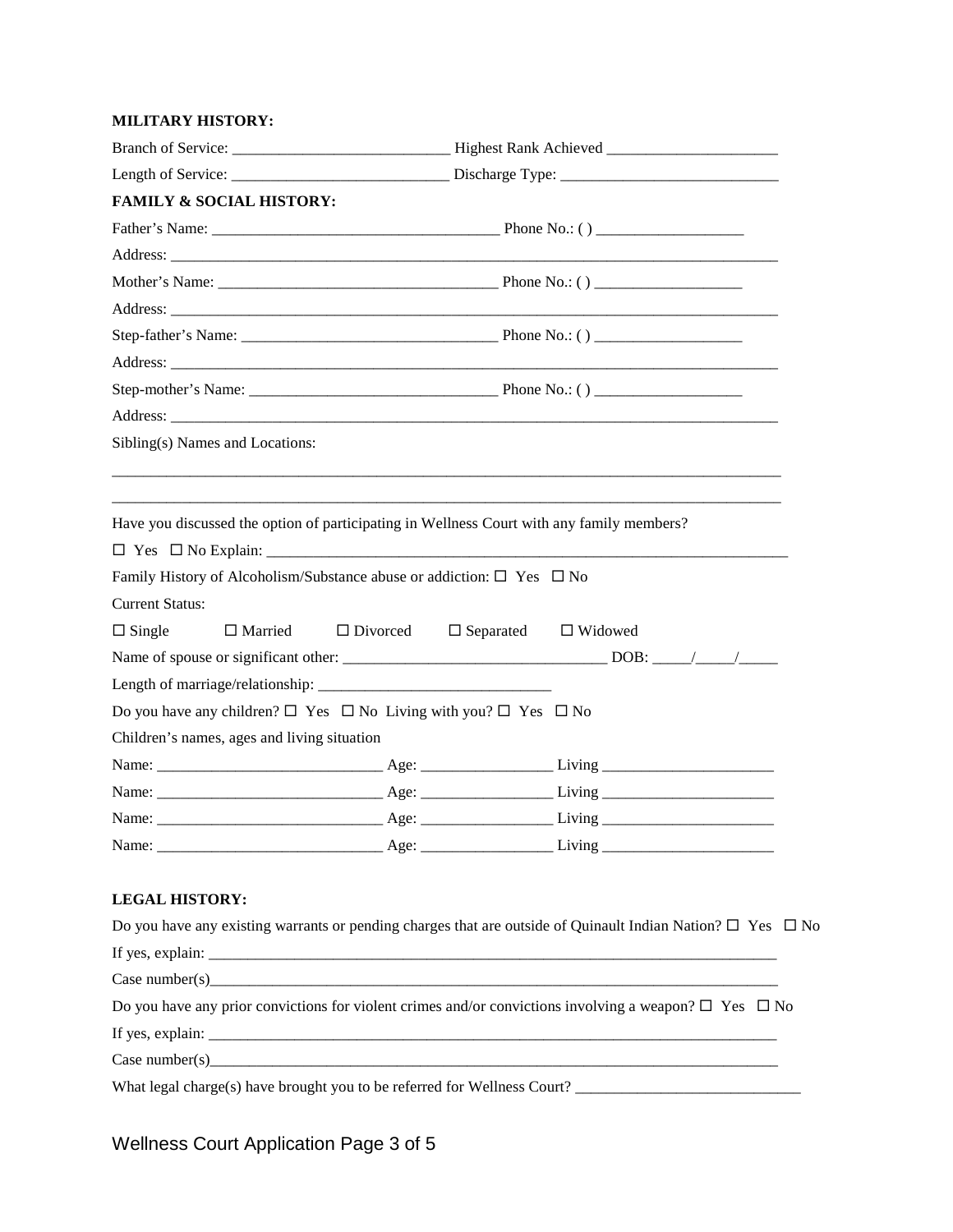| History of homicidal ideations (threats/attempts)? $\Box$ Yes $\Box$ No. Year(s) _______<br>Leisure / Interests (List what you enjoy doing in your leisure time): _____________________________<br>Are there any un-resolved issues that you feel contribute to your alcohol/chemical use? | Case number(s) $\qquad \qquad$ $\qquad \qquad$ $\qquad \qquad$ $\qquad \qquad$ $\qquad \qquad$ $\qquad \qquad$ $\qquad \qquad$ $\qquad \qquad$ $\qquad \qquad$ $\qquad \qquad$ $\qquad \qquad$ $\qquad \qquad$ $\qquad \qquad$ $\qquad \qquad$ $\qquad \qquad$ $\qquad \qquad$ $\qquad \qquad$ $\qquad \qquad$ $\qquad \qquad$ $\qquad \qquad$ $\qquad \qquad$ $\qquad \qquad$ $\qquad \qquad$ |  |
|--------------------------------------------------------------------------------------------------------------------------------------------------------------------------------------------------------------------------------------------------------------------------------------------|------------------------------------------------------------------------------------------------------------------------------------------------------------------------------------------------------------------------------------------------------------------------------------------------------------------------------------------------------------------------------------------------|--|
|                                                                                                                                                                                                                                                                                            | PHYSICAL/MENTAL HEALTH:                                                                                                                                                                                                                                                                                                                                                                        |  |
|                                                                                                                                                                                                                                                                                            |                                                                                                                                                                                                                                                                                                                                                                                                |  |
|                                                                                                                                                                                                                                                                                            |                                                                                                                                                                                                                                                                                                                                                                                                |  |
|                                                                                                                                                                                                                                                                                            |                                                                                                                                                                                                                                                                                                                                                                                                |  |
|                                                                                                                                                                                                                                                                                            |                                                                                                                                                                                                                                                                                                                                                                                                |  |
|                                                                                                                                                                                                                                                                                            |                                                                                                                                                                                                                                                                                                                                                                                                |  |
|                                                                                                                                                                                                                                                                                            |                                                                                                                                                                                                                                                                                                                                                                                                |  |
|                                                                                                                                                                                                                                                                                            |                                                                                                                                                                                                                                                                                                                                                                                                |  |
|                                                                                                                                                                                                                                                                                            |                                                                                                                                                                                                                                                                                                                                                                                                |  |
|                                                                                                                                                                                                                                                                                            |                                                                                                                                                                                                                                                                                                                                                                                                |  |
|                                                                                                                                                                                                                                                                                            |                                                                                                                                                                                                                                                                                                                                                                                                |  |
|                                                                                                                                                                                                                                                                                            |                                                                                                                                                                                                                                                                                                                                                                                                |  |
|                                                                                                                                                                                                                                                                                            |                                                                                                                                                                                                                                                                                                                                                                                                |  |
|                                                                                                                                                                                                                                                                                            |                                                                                                                                                                                                                                                                                                                                                                                                |  |
|                                                                                                                                                                                                                                                                                            |                                                                                                                                                                                                                                                                                                                                                                                                |  |
|                                                                                                                                                                                                                                                                                            |                                                                                                                                                                                                                                                                                                                                                                                                |  |
|                                                                                                                                                                                                                                                                                            |                                                                                                                                                                                                                                                                                                                                                                                                |  |
|                                                                                                                                                                                                                                                                                            |                                                                                                                                                                                                                                                                                                                                                                                                |  |
|                                                                                                                                                                                                                                                                                            |                                                                                                                                                                                                                                                                                                                                                                                                |  |
|                                                                                                                                                                                                                                                                                            |                                                                                                                                                                                                                                                                                                                                                                                                |  |
|                                                                                                                                                                                                                                                                                            |                                                                                                                                                                                                                                                                                                                                                                                                |  |
|                                                                                                                                                                                                                                                                                            |                                                                                                                                                                                                                                                                                                                                                                                                |  |
|                                                                                                                                                                                                                                                                                            |                                                                                                                                                                                                                                                                                                                                                                                                |  |
|                                                                                                                                                                                                                                                                                            |                                                                                                                                                                                                                                                                                                                                                                                                |  |
|                                                                                                                                                                                                                                                                                            |                                                                                                                                                                                                                                                                                                                                                                                                |  |
|                                                                                                                                                                                                                                                                                            |                                                                                                                                                                                                                                                                                                                                                                                                |  |

Wellness Court Application Page 4 of 5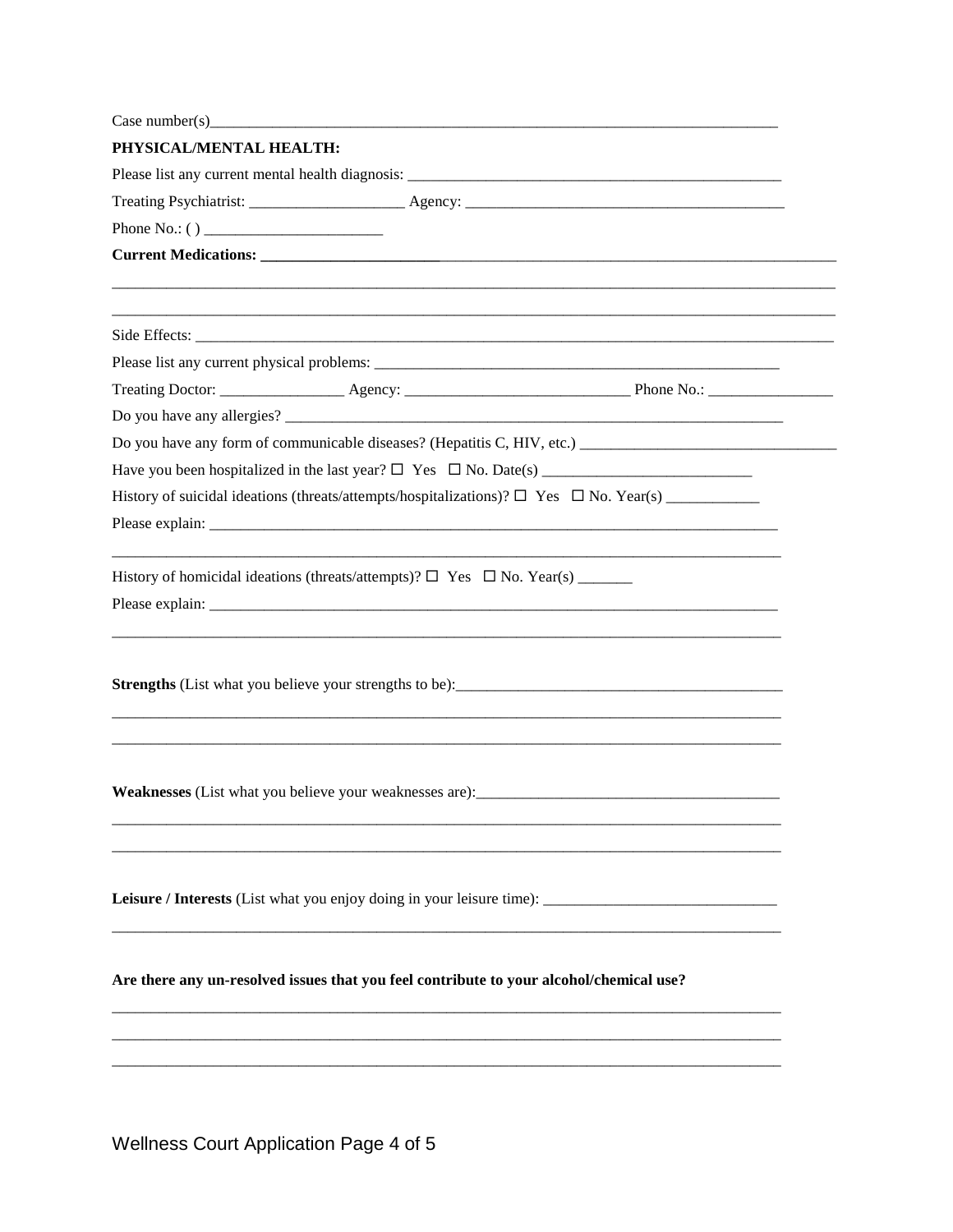#### **MOTIVATION:**

Please explain why you want to be involved in Wellness Court:



I declare under penalty of perjury under the Laws of the Quinault Indian Nation that the above is true and accurate to the best of my knowledge and belief.

Signature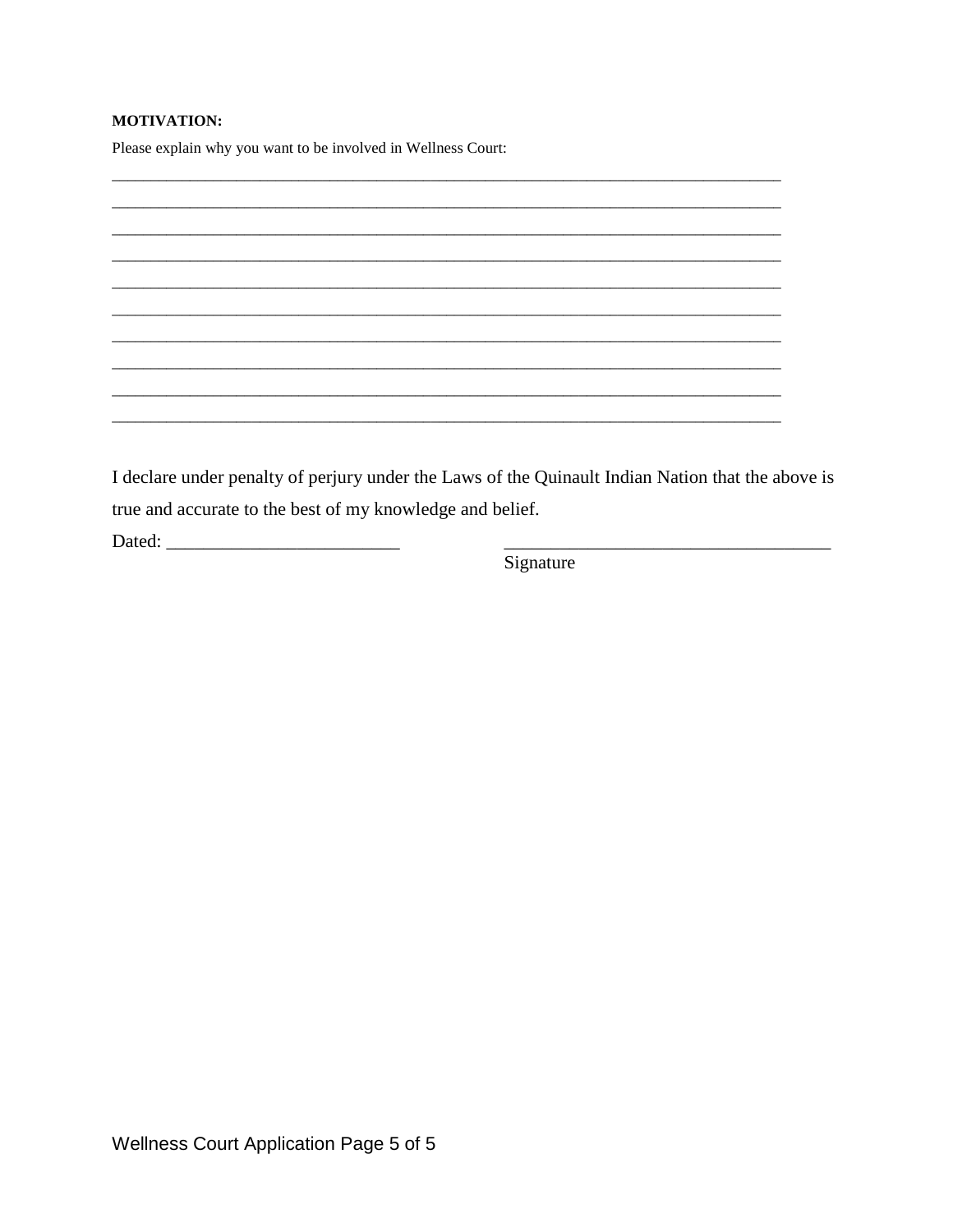## <span id="page-38-0"></span>ATTACHMENT F

Wellness Court Community Service Form